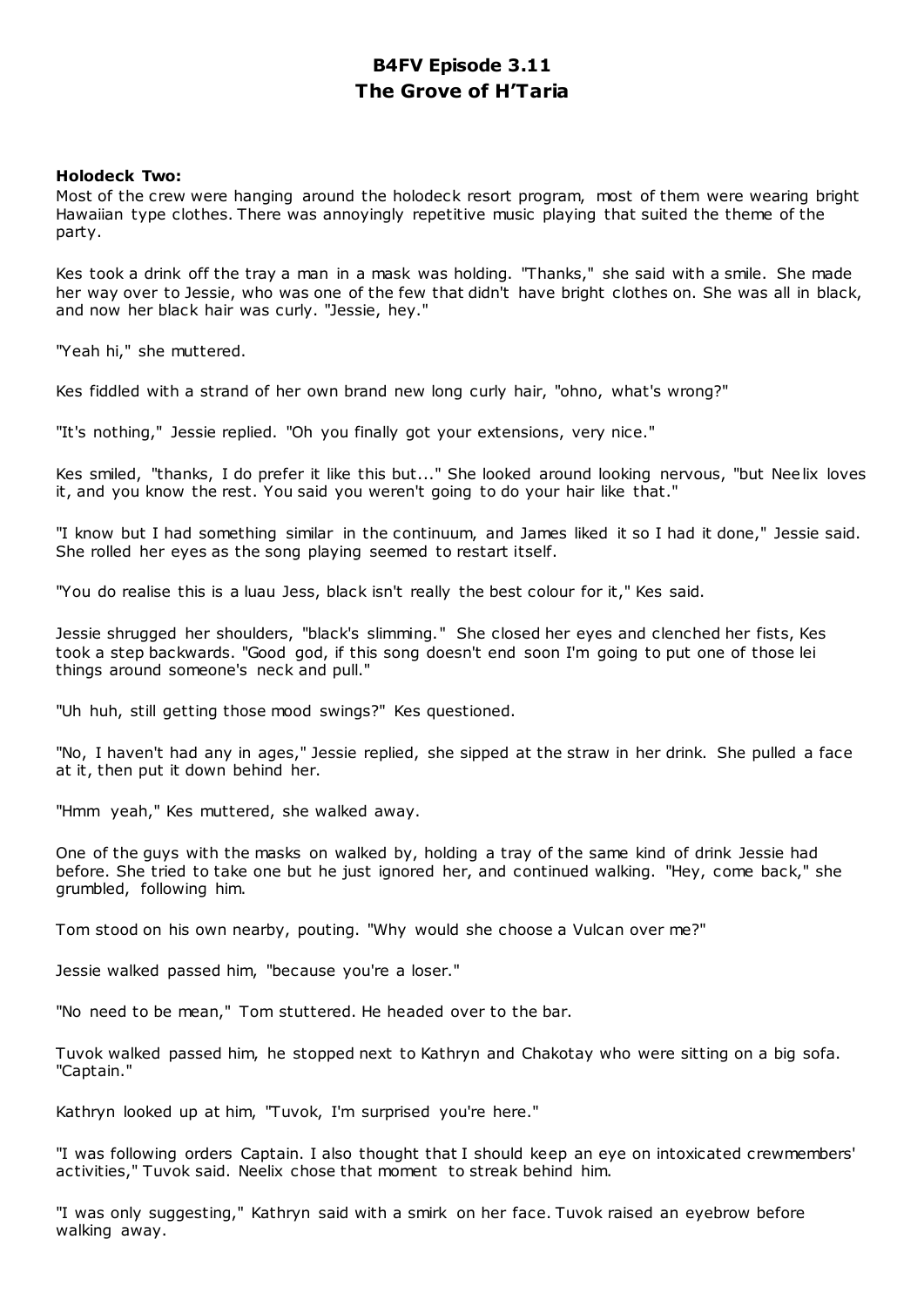Kes came over, shuddering. "Somebody really has to ban him from alcohol."

"That would be an idea," Kathryn said.

Chakotay glanced at her then at Kes, "ok, did you both go to get your hair done together?"

"Oh," Kathryn and Kes both said, pointing at each other.

"Obviously not," Chakotay smiled.

"Jessie got hers done too, that's weird," Kes said.

Kathryn looked worried, "let me guess, curly?"

"Yes, how did you know?" Kes replied.

Kathryn put her hand over her face, "oh god." Chakotay shook his head.

Jessie meanwhile had blocked the guy with the tray's path. "I only wanted a drink, what's the matter with you!" She got a few annoyed muffled comments as he tried to push passed her. She grabbed a hold of the mask and pulled it right off him. He yelled out like it was stuck on. "Eeew, here have it back," she muttered.

Neelix ran passed her. Jessie threw the mask at him, it knocked him unconscious.

"Quick, cover him up!" Lisa yelled. Some people dropped a bunch of lei's over him.

Danny and Ian walked into the holodeck, Danny had her arm around his.

"Did you have to wear that shirt?" Danny asked.

Ian looked down at himself, and at the yellow t-shirt with a pineapple pattern on it, then back at her. "Everyone's wearing these."

"Uh huh," Danny muttered, she pulled Ian further into the masses of people dancing.

"You're right, everyone looks too drunk to remember the night," Ian said.

"Told you it would be a good idea to come later," Danny said, smiling smugly.

Ian wrapped his arms around her, while she placed her hands on his arm and shoulder.

"What about any sober ones?" Ian questioned.

"We'll just say we were drunk too," Danny replied. She rested her head on his arm. A few metres in front of her, Jessie and James were talking.

"He just wouldn't give me a drink," Jessie was saying. "It's the only stuff here that's not alcoholic."

"I'll get you a drink, I'll be right back," James said. He kissed her on the side of her forehead, then walked away. She smiled and blushed a little, then sat down.

Danny lifted her head back up, "ok Ian, I'm going to do this now."

"Do what now?" Ian asked.

"Talk to Jessie," Danny replied, beckoning her head.

Ian glanced behind him briefly, "all right, good luck. Believe me, you're going to need it."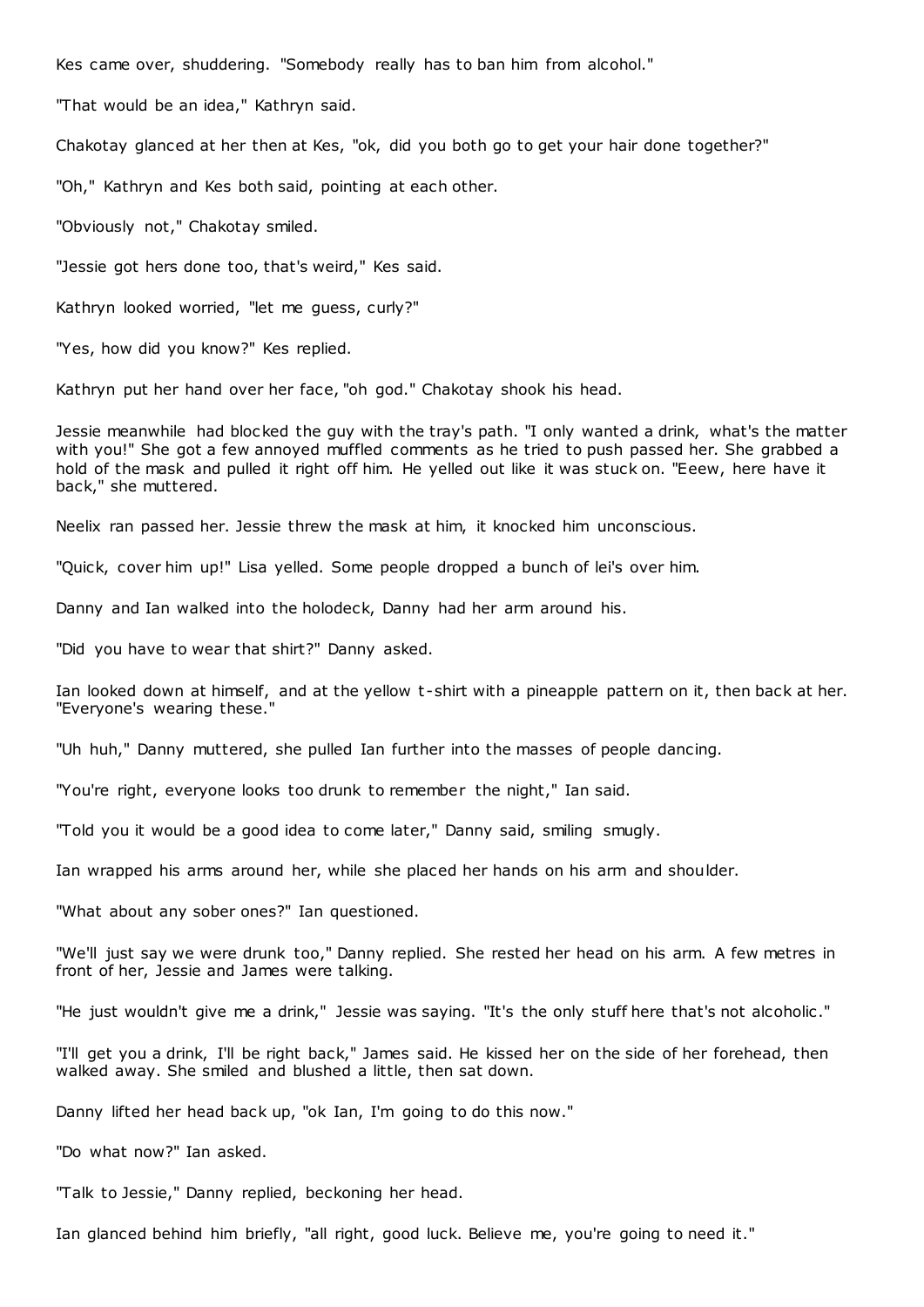Danny stepped away from him, "thanks for the confidence boost." She smiled at him then walked over to Jessie.

She sat back in the chair, then she spotted Danny.

"Hey Jess, can I?" Danny asked.

"Yeah but be quick, James'll be back in a minute," Jessie replied.

"Oh," Danny said, she sat down beside her. "Listen I want to apologise."

"Oh really? What brought that on?" Jessie asked.

"You were right, I thought about it and maybe I was being a bit over the top," Danny replied.

"There's a but isn't there?" Jessie questioned.

"Yeah," Danny replied uncomfortably.

James walked back over holding a drink, he also looked uncomfortable. "Danny, hi," he said, handing the drink over to Jessie.

"Thanks," she said with a smile.

"Do you want me to come back later?" James asked.

"No it's fine," Danny replied. She turned to Jessie again, "we'll finish this up later."

"No let's do this now. What was the but?" Jessie questioned.

"I still think it was a little too fast. You should be careful," Danny replied.

"Whatever," Jessie said, rolling her eyes.

"No I didn't mean," Danny stuttered, she glanced briefly at James. "What I meant was, well you know about that incident in the Mess Hall when you made up. If you're still trying to keep this a secret, you've got to be less public about it."

"Yeah, but we didn't really think, did we?" Jessie said uncomfortably.

James nodded his head, "no, luckily it's being treated like any other rumour."

"Yeah, um Jess," Danny said. "Can I talk to him alone for a minute?"

Jessie looked worried, she glanced at James briefly then at Danny. "Ok um sure, I'll be um, probably smashing whatever's playing that music ," she said, pulling herself up from the chair.

James tried not to laugh, "good luck, I've been looking around for the source for ages." Jessie stood in front of him, and kissed him on the cheek. He quickly whispered in her ear, "code 147, then tell the computer to delete."

"Thanks," Jessie said, she walked away.

"So, too public for you?" James questioned, raising his shoulders.

"A little but she always used to do that before you got together," Danny replied. She patted the part of the chair Jessie was sitting before.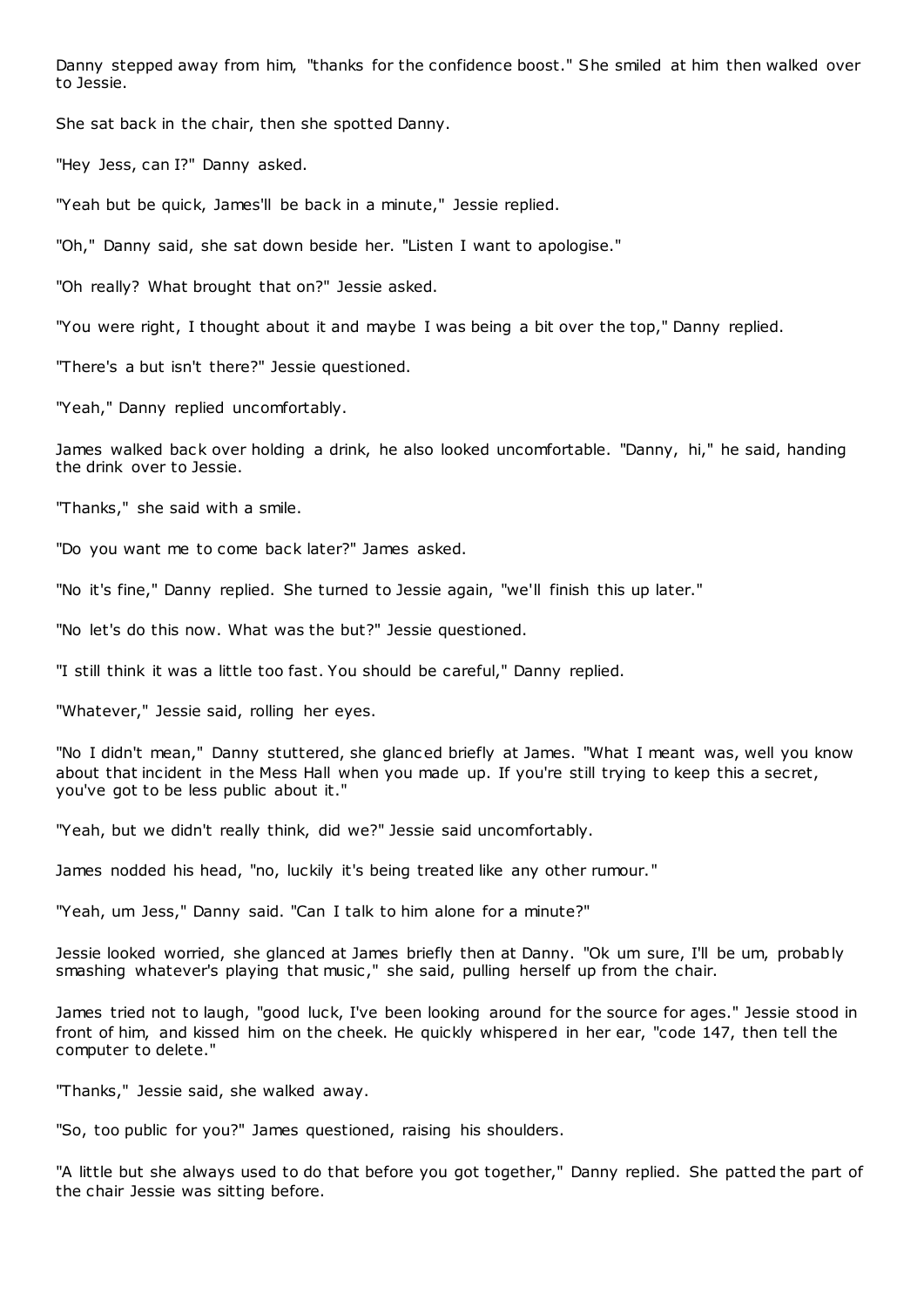"You're right she did," James said as he sat down beside her. "I kept getting different answers everytime I asked, so I stopped."

"Yeah ditto, except I didn't stop," Danny said.

"All right, what's this about? Should I be worried?" James asked.

"Right, maybe a tiny bit. I dunno, I'll know when I'm saying it," Danny replied. "Ok first of all, I'm still kind of mad at you for what you did to Jessie."

"I think everyone but her is in that club, I'm not surprised," James said.

"Yeah, Jess has always been protective of you but I was still surprised she took you back so soon. Anyway, I want to apologise to you," Danny said.

James looked confused, "for what, you can be mad at me all you want."

"I'm not mad enough to hold any grudges, or be all rude and abusive towards you. It's just I said a few things about you to Jess, I went a little over the top," Danny said.

"She didn't tell me anything about the fight anyway, so it's ok," James said.

"That's not the point. I don't want to be mad at all. You were drunk, and even then you of all people wouldn't... um. If you'd wanted to do what we thought then, you'd have no trouble. Ugh, you didn't actually do that so then you mustn't have wanted to," Danny mumbled. She shook her head, "god, you can tell I haven't planned this at all."

"It's ok, it's not like I plan everything I say," James said.

Danny sighed, "I just thought, and still do that there's something you guys aren't telling me. Maybe I'll understand this better if I knew. You're a little more on edge and serious some of the time, and Jess she's... I dunno. I can't put my finger on it."

"A lot's happened recently; the whole turning evil thing and the chip, that planet with the vampire threat. As for Jessie, she's been well you know happier since New Earth," James said.

"No, I mean yes she has but that's not what I was talking about. She's been more into you than she used to be, you know she doesn't hold back as much or care about being seen," Danny said. "I'm going off topic, sorta. I get that you've been through a lot lately, and I totally forgot about it and said lots of stuff I didn't mean. Jessie may tell you."

"Do I want to know?" James asked.

"Probably not but it doesn't matter. While I was saying all that stuff, I just forgot who you even were. I know you would never hurt her, you seem to care about her more than anybody else does," Danny replied. The annoyingly repetitive music stopped abruptly. "I wouldn't even know Jessie if you weren't..." she then noticed the music had stopped.

"Weren't what?" James said.

Danny looked around with an amused expression on her face, "jeez, it was crap music anyway." She turned back to James, "oh, sorry."

"No it's fine, what were you going to say?" he asked.

Danny sighed as she looked down at her hands. "You're a great guy James, there's not another one of you out there that's for sure."

"Something to be thankful for," James said.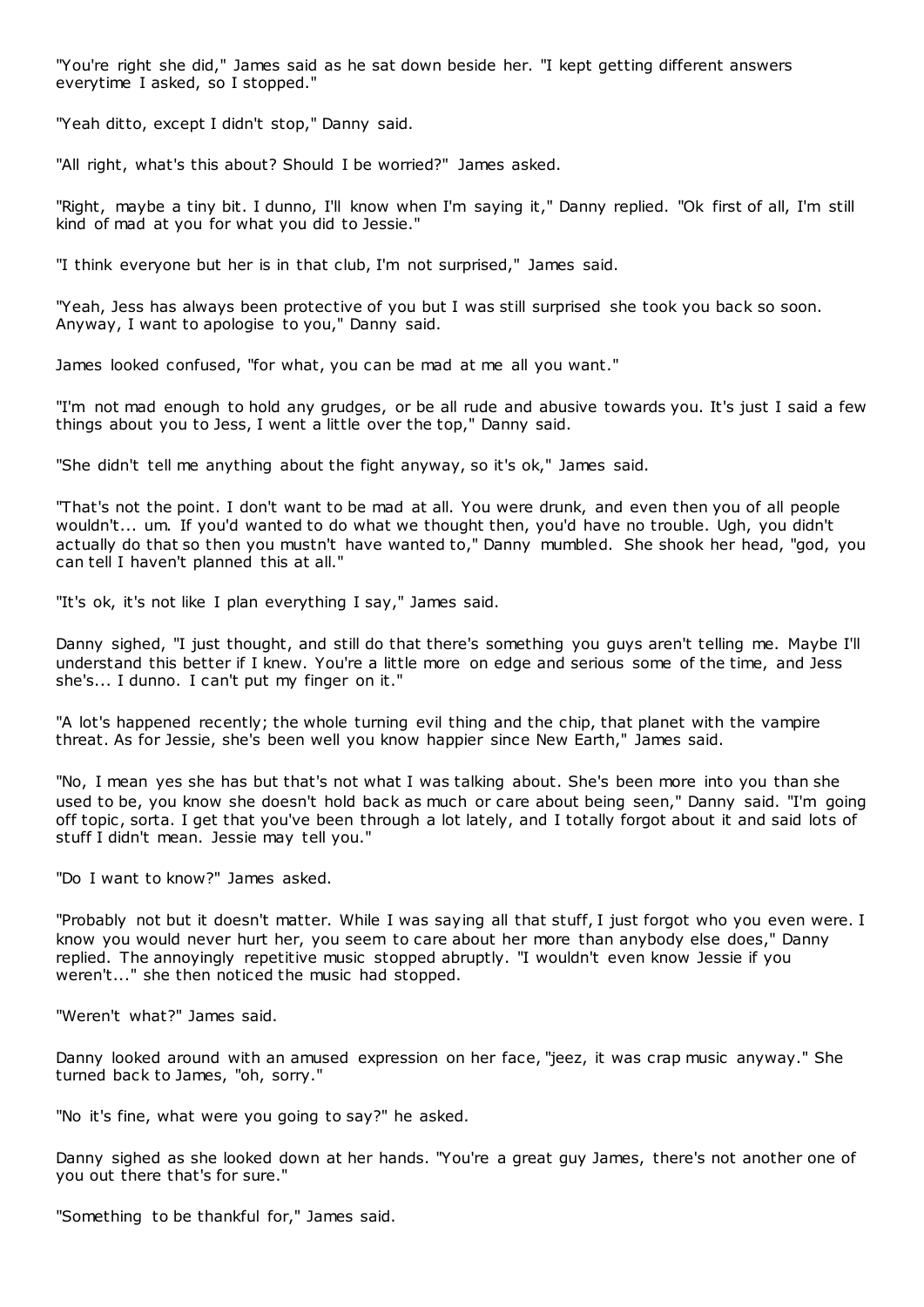Danny shook her head, "you're wrong, there should be more like you. There's too many vain, rude, piggish guys out there. I should know, I dated a lot of them. You were the only guy in the entire school that I thought was good enough to be my friend. And probably the only one that I liked in the first meeting, and never asked out."

"What's your point Dan, a lot of girls didn't want to do that," James asked with a smirk.

"Oh I did, that's my point," Danny replied. "The only reason I didn't was because of Jessie. You are the only guy she has ever liked. I figured if you couldn't get her over the men fear, nobody could. And when I got over you, I was always hoping you guys would get together."

"Well in a way I kinda did too," James commented.

Danny smirked, "so that's kinda everything I wanted to say. I'm not sure if I said it but I'll say it again, sorry.

"You're forgiven, still not sure why you have to apologise though," James said.

"Do you think Jess is still mad at me?" Danny asked.

"It's hard to tell lately, she has been losing her temper a lot and it's..." James replied.

"Yeah, what's up with that?" Danny interupted. Some proper music started playing from all of the speakers, a lot of people sighed in relief and continued dancing if they were before.

"It's people like you and Ian that's getting to her," James said, narrowing his eyes.

"All right, all right. Stop it with the guilt trips," Danny said with a pout.

Jessie rushed back over, "I did it, I got it to play my music collection." She blushed, "oh sorry, did I interrupt?"

"No, we have just finished," Danny replied as she climbed onto her feet. "Look Jess, I hope that we can forget about all this."

"Sure, it'll be hard to forget that phony excuse you gave me but I'll try," Jessie said.

Danny frowned, she looked down at James then back up at Jessie. "What phony excuse?"

"You told me to be careful because you still think he's going to hurt me or something. The whole public kissing thing was a lie," Jessie replied.

"No it wasn't," Danny muttered.

"Ok then you probably will mind if James and I go to dance to the next song, I really like this one," Jessie said.

James sighed as he stood up, "ok um. You know I'm terrible at that, right?"

"Yeah right, come on," Jessie said as she held out her hand.

"Jess I wasn't lying, I said I'm sorry. What more do you want from me?" Danny asked.

"I dunno, I'll get back to you. Come on," Jessie replied. She grabbed James' hand and dragged him over to what appeared to be the dancefloor. They passed Ian, who was making his way over to where Danny was.

"I take it didn't go well," he said.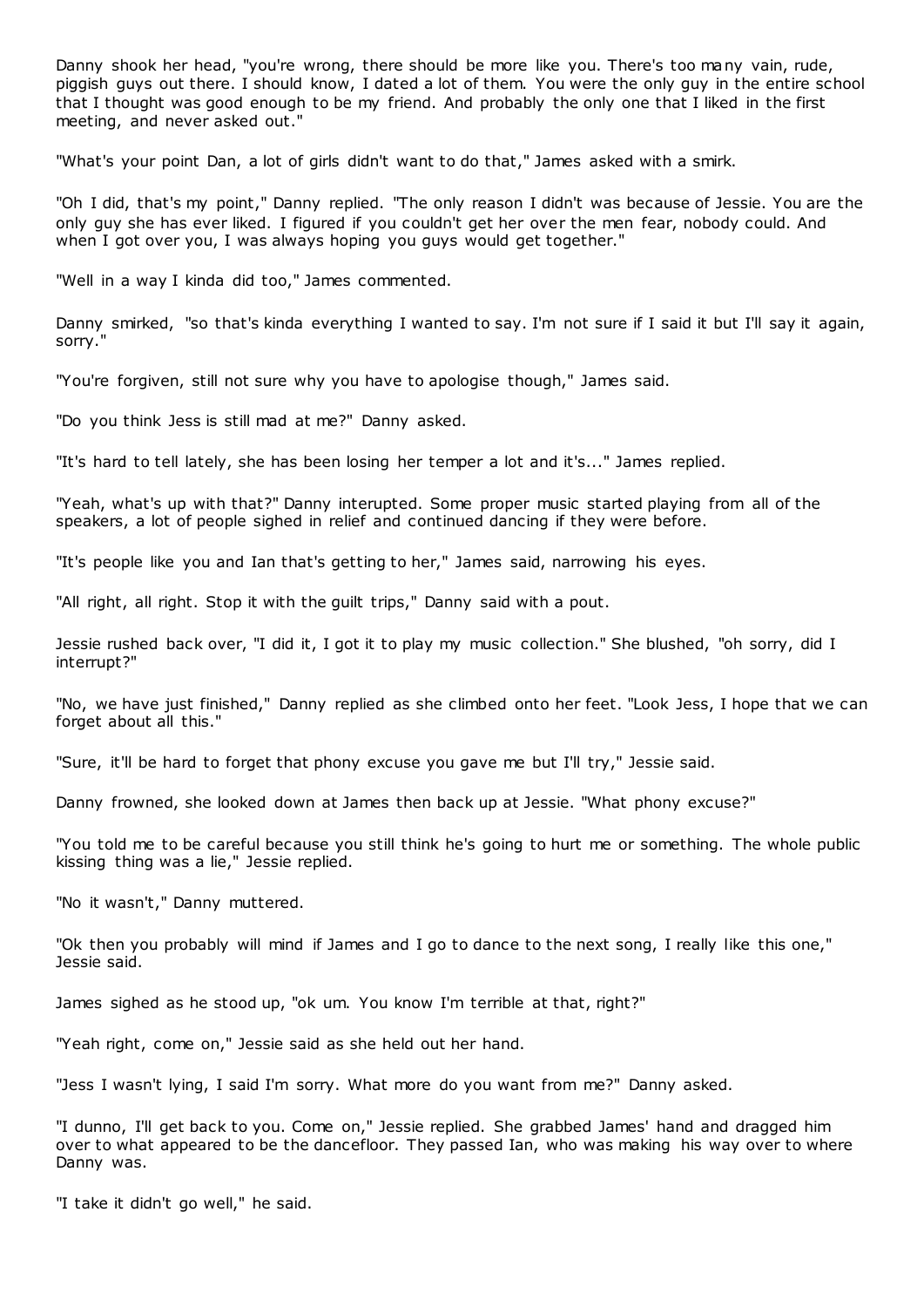Danny sighed, "no, I figured James would be the hard one. Again I'm wrong."

"It's ok, she'll come around," Ian said.

## **An hour later:**

B'Elanna, Craig and Vorik were standing next to the holodeck controls, B'Elanna was busy working on one of the panels. "This is strange, it looks like it's been deleted."

"It can't be recovered then, oh shame," Craig said a little too cheerfully.

Vorik turned to the controls, "actually there should be a backup." B'Elanna quickly keyed in something. "Maybe not," he said, raising an eyebrow.

Nearby James and Jessie were still dancing together on the dancefloor, only a few people were left behind. Jessie turned around so she could slip an arm around James' neck. "You don't think I was a bit harsh with her, do you?"

"I really don't know, I wasn't even around while you two were talking," he replied.

Jessie stepped back, "I'm going to talk to her. You don't mind do you?"

"No, you guys should sort it out," James replied.

"Ok, I'll come back," Jessie said.

James watched her walk away, she made her way through the crowds. She looked around as she walked around the resort. She turned the corner and stopped dead, her eyes widening.

"Now remember, we were drunk," Danny giggled as Ian played with her hair.

He put his arm around her, "yes ma'am." He leaned in to kiss her, she wrapped an arm around his neck and kissed him back.

"Oh my god," Jessie muttered.

## **The next morning**

### **The Bridge:**

Tom stumbled into the room, holding his head. "Oh, what a hangover," he groaned.

"Oh Tom, you're just in time," Harry said.

"In time for what?" Tom asked.

Kathryn jumped onto her feet, "ok guys, I have a new song!" She cleared her throat, "I love coffee and I cannot lie, my sisters cannot deny. When a pretty little girl walks in wit h a big cup of coffee in your face, you gotta steal it and drink it."

Tom covered his face, "oh, stop it." He covered his ears.

Chakotay shook his head as he walked over to him. "Oh Tom, I've got something for you."

"Pain killers?" Tom questioned, looking hopeful.

"No better," Chakotay said with an evil look on his face.

### **The Security Office:**

James looked up from the computer, eyebrow raised. "Jess?" he said with a smirk.

Jessie was too busy twirling a bit of hair around her finger, and looking out of the window to notice.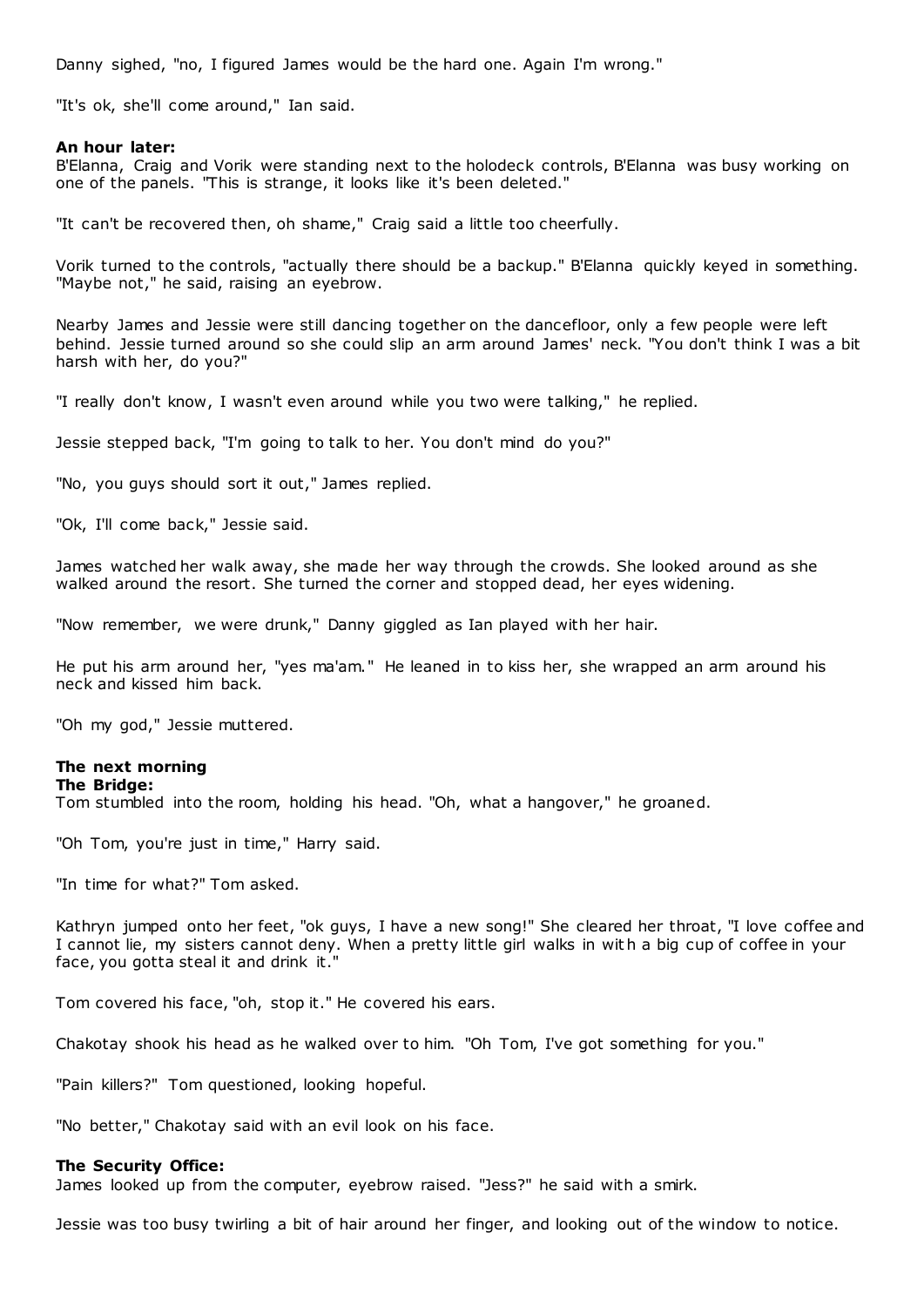"Jess, anyone home?" James said.

Jessie jumped a little, "huh, what?"

"You've been quiet for a while, what's the matter?" James asked.

"Nothing, everything's good," Jessie replied.

"Uh huh, you said you were leaving five minutes ago," James said.

Jessie looked confused, "I did?"

"Danny, make up, ring any bells?" James said.

"Oh," Jessie said, she quickly got out of her chair. "Ok I'm ready, do I look nervous?"

"Just a tad," James replied.

"Great," Jessie said, she headed for the door.

"Good luck," James said.

Jessie turned back around, "yeah, I have to find her first don't I."

"You checked her location five minutes ago as well," James said. She bit her lip nervously, and raised her shoulders looking helpless. "Mess Hall, she's probably having a late breakfast."

"Oh late breakfast. Yeah, she was probably up all night kissing Ian I suppose," Jessie said. She stepped out of the room.

James stared after her looking bewildered, "what?"

### **The Mess Hall:**

Only a few people had populated the entire room. Three were sitting eating their breakfast, two others were talking by the window. One of the ones eating breakfast was Danny.

Jessie walked into the room, looking more nervous than before. She took in a deep breath before making her way over to Danny's table. "Hey."

"Jess," Danny said, looking up at her. "This is a surprise."

"Can I sit with you?" Jessie asked. Danny nodded her head. She sat down opposite her. "Look um, I'm sorry. You apologised and I was a real bitch about it."

"No it's ok Jess, it probably did sound like I was going to say what you thought," Danny said.

"Yeah it did, sorry again. Are we ok?" Jessie questioned.

Danny smiled, "yeah, why not." She pushed her plate aside, then folded her arms on the table. "I've got some catching up to do."

"Catching up with what?" Jessie muttered.

"You know, you and James," Danny said.

"All right," Jessie said, folding her arms on the table too. "But first you owe me something."

"Um, I do?" Danny said.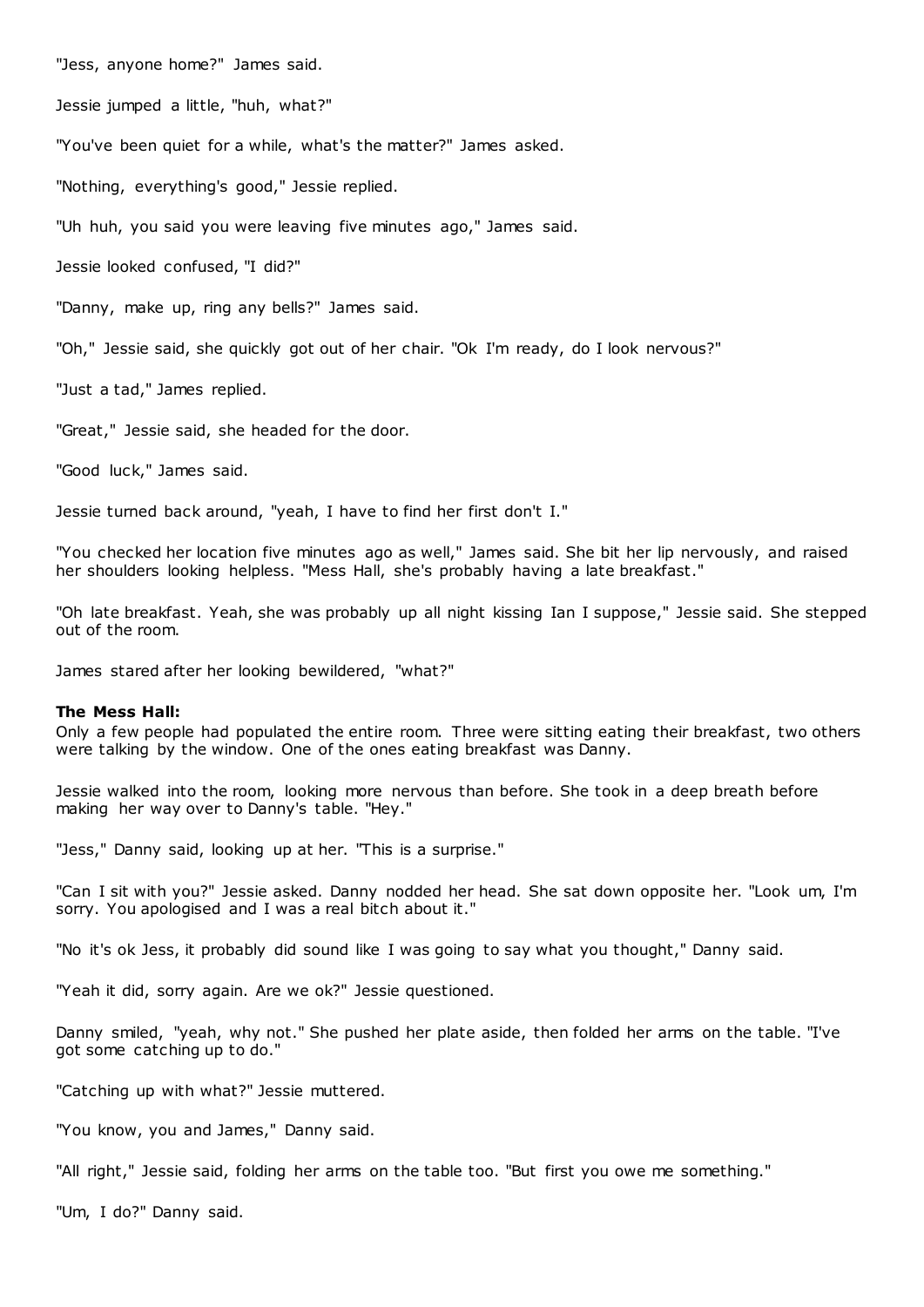"You and Ian last night, how long has it been going on?" Jessie asked.

Danny's eyes widened, her cheeks turned a little pink. "Um, what er..."

"Let me guess, you were drunk," Jessie said. "Nice exc use."

"I don't know what you're talking about," Danny stuttered.

"I decided to go and find you so I could apologise last night, but I saw you and Ian. You were telling him the drunk excuse, then you started kissing," Jessie said.

Danny put her hand over her face, "oh damn it."

"So, how long? Why, plus all the other questions you ask me," Jessie questioned, smiling evily.

Danny looked back at her, eyes narrowed. "You're loving this aren't you?"

"Oh yeah," Jessie said with a grin.

"All right, it's been over two months," Danny replied.

"And?" Jessie said.

Danny groaned, "why, um I don't know where to start."

"It's ok, I have time," Jessie said.

Danny muttered something under her breath, then covered her face with her hand again.

#### **The Shuttle Bay:**

Tom stood around the doors, arms folded and pouting. "Stupid Chakotay, I don't even remember what I even did while I was drunk last night. Why punish me for it?"

An unknown crewmember shrugged, "you were yelling at a lot of people."

Tom stared at him, "me? I'd never yell, and Neelix streaks everytime he's drunk so he should get punished for once.

"Oh you were yelling, I remember you yelling at the wall at one point," the guy said.

Craig and Lee stepped into the room. Tom groaned as he glanced at them, "don't tell me you guys are on the team."

"Oh man, there's no girls coming?" Craig moaned. He put his PADD in his back pocket.

"Yeah can I ask, what's up with that thing?" Lee asked.

Tom rolled his eyes, "it's best not to ask. Chakotay said there are two others, where are they?"

The doors opened again, Johnny and Tim stepped through them. "Reporting for the awayteam," Johnny cheerfully said.

"Oh god, I must have yelled at Chakotay a lot last night," Tom groaned.

#### **Sickbay:**

Kes walked over to the station in the middle of the room, she started working on it. The Doctor stepped out of his office with a big smile on his face. "Kes, would you mind being in charge of Sickbay while I go on my first housecall?"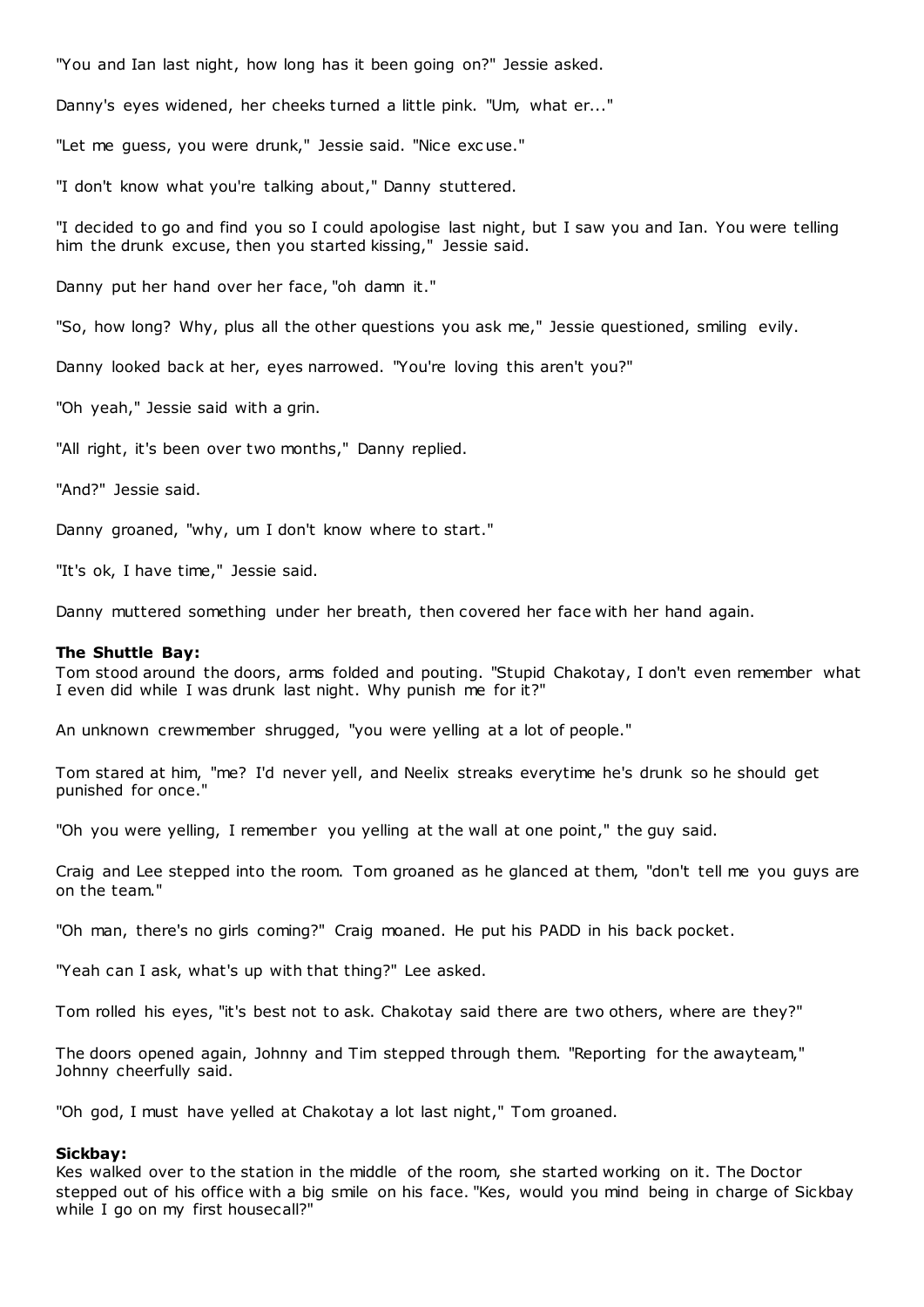Kes smiled as she turned to face him, "no problem Doctor. I'd say enjoy but, what's the house call about?"

"Ensign Vorik has food poisoning, he refuses to leave his post," the Doctor replied.

"Ok, I'll pass on the *enjoy* comment then," Kes said. The Doctor just smiled at her before stepping out of the room.

A few minutes later Jessie walked in slowly, with her hand on her stomach. "Hey Kes, I have a bit of a problem."

Kes glanced at her looking concerned, "what's the matter, go sit down." She picked up a tricorder.

Jessie walked over to sit down on the nearest biobed, Kes followed her and began scanning. "I think I ate something funny last night."

"We've been getting these all day," Kes said, smiling weakly. She picked up a hypospray off the equipment tray, then pressed it into her neck. "The Doctor believes it was the toasted cheese sandwiches."

"Probably was, it was the only kind of food there that didn't make me feel sick," Jessie said.

"Oh, so what else is..." Kes questioned.

"Well after last night there's only fish, salad and bread I guess, left that I can eat," Jessie replied.

"Look on the bright side, all of that's good for you," Kes said.

James rushed into the room, he went over to the girls. They both stared at him blankly.

"Let me guess, cheese sandwich?" Kes questioned.

"What? No," James muttered, frowning. He turned to Jessie, "what's wrong?"

"Nothing's wrong. I just wasn't supposed to eat those cheese sandwiches. How did you know I was here, and so quickly?" Jessie questioned.

"I just asked the computer where you were, it said Sickbay so I panicked," James replied.

Jessie smiled and shook her head, "it's ok, I'm fine." She reached out to stroke his hand. He stepped closer, then sat down beside her.

"You didn't actually touch those cheese toasted sandwiches, right?" Kes questioned.

"No, if I remember right Jessie snatched mine out of my hands," James replied, he put an arm around Jessie.

She smiled as she rested her head on his shoulder, "it's true, I did. I bet you're thankful now."

"No, not really," James said.

Jessie lifted her head back up, "were you looking for me for a reason other than just seeing me?"

"Actually yeah, what was the Danny and Ian comment all about?" James questioned.

"Oh right. They've been secretly seeing each other for two months," Jessie replied. "Don't worry, I just found out today."

Kes' eyes widened, "really? I didn't see that coming."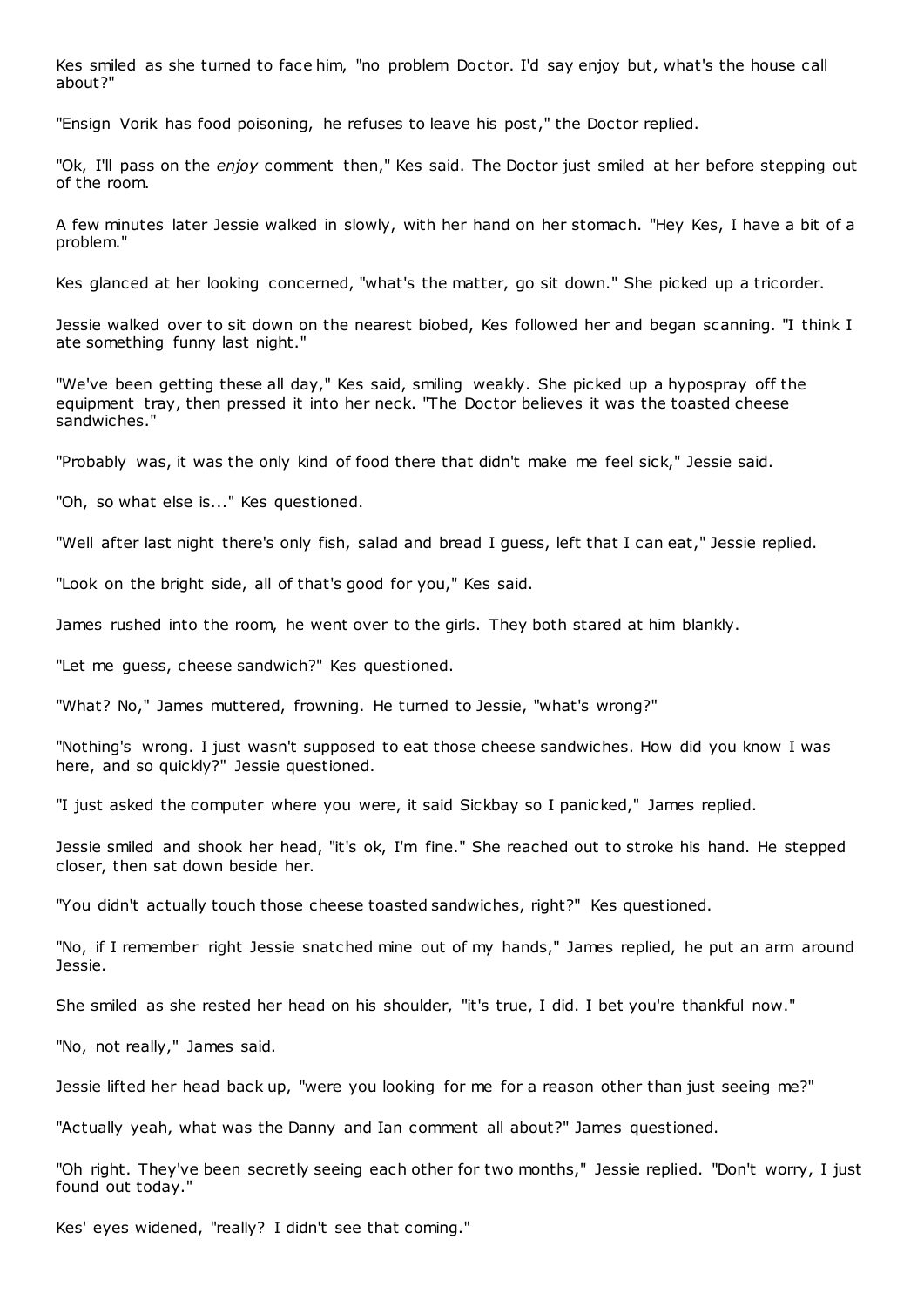"No, oh well I guess that's good," James said.

"Good, they're copycats," Jessie said, resting her head on his shoulder again.

In: "Tuvok to Taylor."

James groaned, "oh great." He tapped his commbadge, "what?"

In: "Why are you not in the office?"

"I'm on break ok," James replied.

In: "Your break isn't until ten thirty hours. Please report back."

"All right, Taylor out," James groaned, tapping his commbadge. "Sorry, gotta go."

Jessie took a hold of his arm, "no don't, he knows you skive anyway right?"

"Yeah but I don't really want to work night shift again, sorry," James replied. He got back onto his feet. "Maybe you can stop by later, if not I'll come by during my break. That's if you'll be on the bridge."

"Probably, but I think Janeway's too hungover to care," Jessie said.

"Hungover? I didn't know she even drank," Kes commented.

"Ok hungover on coffee," Jessie said.

"Well either way, I'll see you in an hour or so," James said. Jessie nodded her head, pouting her lips a little. He put his hand through her hair, stroking it and her face. "That's all right isn't it?"

"No, we really have to start working in the same place," Jessie replied.

"I'll see what I can do," James said, he leaned in to kiss her before walking out.

She sighed, "oh god." She groaned into both of her hands. "What's the matter with me, you'd think I'd be used to this by now."

Kes smiled as she sat down beside her, "you have been taking it harder than you used to."

"Do you think it's the pregnancy hormones?" Jessie questioned. "Cos that may explain why everyone keeps acting weird around me."

"Well you do keep getting irritated, that is the hormones hopefully," Kes replied looking uncomfortable.

"Maybe, I dunno," Jessie muttered.

"While we're on the subject, we'll have to think of an alibi if you still want this as a secret. People will start guessing right the more they see of your mood swings," Kes said. "Not to mention your aversion to most food, and weird cravings."

"Can I still play the *I am just sick* card?" Jessie asked.

"I doubt it, the Doctor will probably be told to examine you," Kes replied. "I know the Captain knows but people will get suspicious if she didn't do anything."

"Right, I'll just discuss it with James, we'll think of something," Jessie said. Her face lit up as she glanced at her, "hey, that could be my excuse for going to see him."

"What now?" Kes questioned.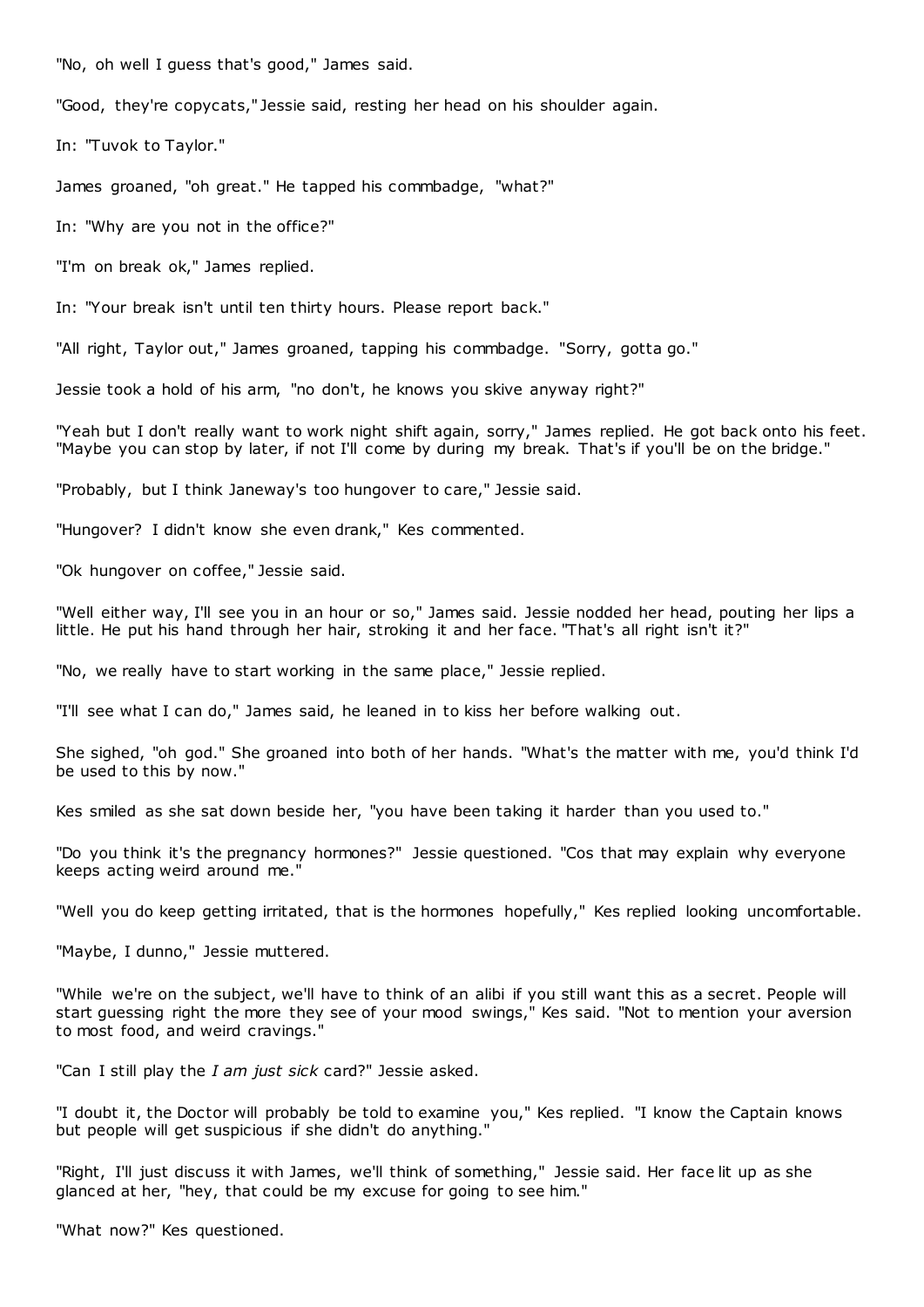"Uh yeah, it would be just silly to go if I had no reason," Jessie replied.

Kes developed a smirk on her face, "uh Jess."

"Did you see that though, he rushed into Sickbay as he was worried about me. I was barely here a minute," Jessie said. Kes shook her arm and stared at her intently. Jessie finally looked at her, "what was that for?"

"I'm curious, did you start being more well, obsessed with him before or after you got pregnant?" she questioned.

"Obsessed, there's that word again," Jessie muttered.

"Jess I don't think it's the hormones that's making you feel this way. Your moods keep switching, but that one seems to stick around constantly," Kes said.

"It's not like I'm just getting a crush on him now, that would be stupid," Jessie muttered, shaking her head. "That's been there for ages. What I feel for him hasn't changed it's just, you know.

"You two are more at ease, and comfortable with your relationship now. You don't care about people like me or Danny seeing anything. You both seem happier together than before, and it's almost like you've fallen for him again," Kes said.

"Nah, it's just easier to talk to him than before," Jessie said as she got off the biobed. "Of course it was always easy to talk to him, obviously. I just mean that we were always uncomfortable talking about *us*, now it's simpler. I also feel less restrained, I'd usually hold back just in case I'd get embarrassed or something. I just thought a while ago, why am I like that?"

"You're just saying that you feel this way because you have more f reedom with him?" Kes questioned, staring blankly.

"Yeah, I was so sick of holding back As soon as I stopped, it was much better," Jessie replied. She sighed, "thanks for that, I never would have thought about that if you hadn't of. Thanks, I'll see you later ok." She stepped out.

"Huh, wow, she has no clue," Kes muttered to herself.

## **The Bridge:**

"Captain, we're receiving a recorded message from the shuttle," Harry said.

Kathryn sat up in her chair, "already? Let's hear it."

"You sound surprised, they are going to a planet," Chakotay commented.

In: "Get your hands off that you nutcase! Ahem, Paris to Voyager. We've ran into a local storm, I'm going to attempt an emergency landing. You know how badly those go by now, right? Ok to cut that short, we're so screwed. Paris out."

"Harry can you locate them?" Chakotay asked.

Harry worked at his station, "the storm is blocking all of my scans. Once it's cleared I might be able to get their location."

"Great, keep an eye on them Harry," Chakotay said.

Kathryn climbed out of her chair, "how come you losers didn't notice the storm until now?" Everyone stared blankly at her. "What?"

"It seemed to come out of nowhere Captain," Harry replied. "I'll run an analysis."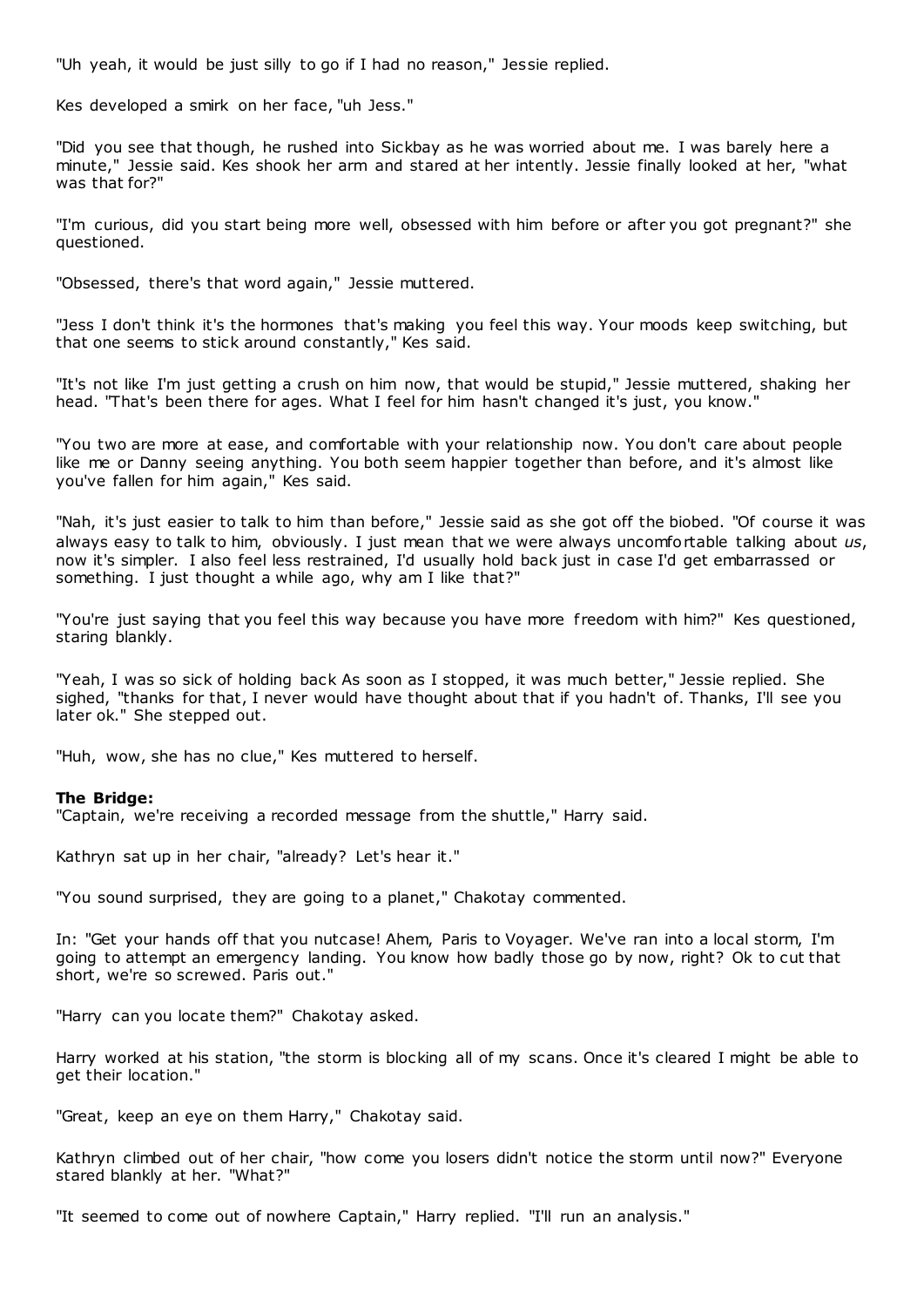"Sure, then you'll be too busy working on that to notice anything else," Kathryn muttered. She headed for her Ready Room muttering quietly to herself.

"What's up with her?" Danny asked from the helm.

Chakotay sighed, "I don't know."

## **Meanwhile, on a lush green planet:**

Tom, Craig and Lee stepped out of the shuttle looking confused. "Um, I thought there was a storm," Lee said as he blocked the sunlight getting to his eyes.

"There was, it cleared up really quickly," Tom said. "Weird or what."

Craig glanced back at the shuttle, then back at the others. "Er guys, want to hear something weirder?"

"Why not, there's always something," Tom muttered in response.

"Those FDA guys are gone," Craig said.

Tom turned back to the direction of the shuttle, "hey you're right, we only just opened the doors." He walked back into it, he had a quick glance at one of the consoles. "Mystery solved, they did an emergency transport."

"If we could do that, how come we didn't do it!?" Lee snapped.

"Don't look at me, I was busy piloting the shuttle," Tom replied.

"Great, so where did the newbies transport to anyway?" Craig asked.

Tom sighed, "just twenty metres away from the crash site. They should be around here somewhere." Right on cue he heard a lot of rustling coming from the trees. "See, they found us."

About ten men wearing tattered old clothes, holding big bits of wood, charged out of the trees and quickly surrounded the team.

"Ok something else has," Tom stuttered.

"Um I thought this planet was uninhabited, typical of our luck. What's next?" Craig muttered.

Tom groaned, "never ask that, there's always something worse."

## **Voyager**

## **The Bridge:**

Chakotay made his way over to opps, "you got something Harry?"

"Yes Commander, and you're not going to like it," Harry replied. "I think I know what's causing the storms. There's two advanced colonies on the northern continent."

"I thought there was no lifesigns," Chakotay said.

Harry glanced at them, "there is now. A storm must have blocked the scans, these storms appear undetected at first."

Danny turned her chair around, "ok, what has the colonies got to do with the storms?"

"There's only one lifesign near one colony, both colonies are however empty. Each one shows signs of nuclear type blasts, most of the storms are located above these spots," Harry replied.

"One lifesign, is that our team or the natives?" Danny questioned.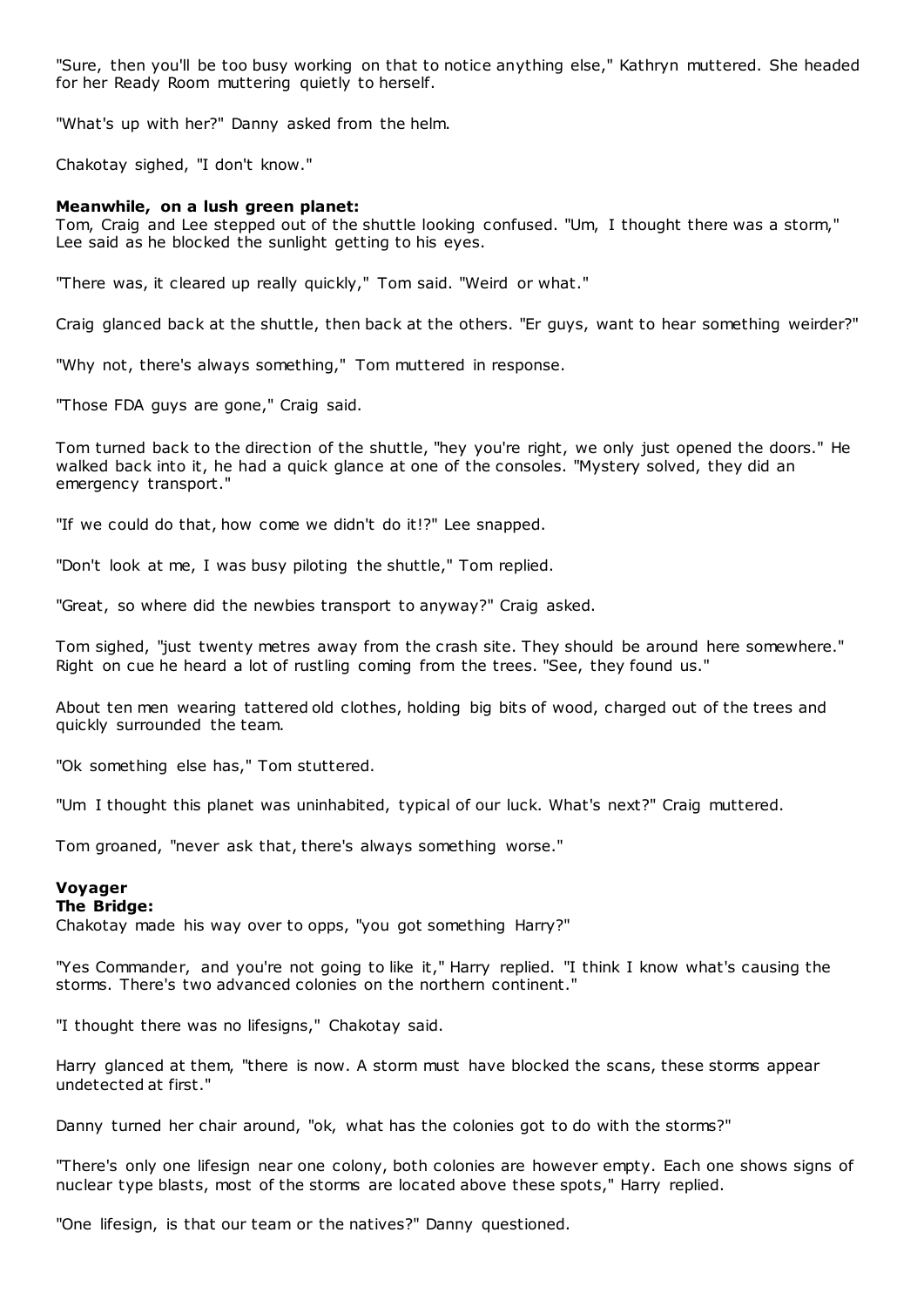"A nearby storm is still blocking scans for the area they went down in. They should be nowhere near the northern continent," Harry replied.

"So a survivor then," Chakotay said.

Harry nodded his head, "it appears so." His console started beeping. "Commander, we're receiving a hail."

"Where from?" Chakotay asked.

Harry frowned as he read the readings on the console. "It appears to be coming from a small building outside one of the colonies, where the lifesign is."

"Good, let's hear it," Chakotay ordered.

Harry nodded, "yes sir. Channel open."

Chakotay made his way over to the centre of the bridge. "This is Commander Chakotay of the Federation Starship Voyager."

In: "Greetings Commander, my name is Thy Siln."

"Can we be of assistance?" Chakotay questioned.

"Dumb question," Danny commented.

In: "Actually yes Commander, however it would be difficult to explain over a comm channel."

Kathryn came out of her Ready Room, "what did I say about contacting aliens when I'm not in the room?"

Chakotay shrugged, "um, it's ok?"

"Yeah right. Who are we talking to?" Kathryn asked.

"Thy, would you like to come aboard and we can discuss it?" Chakotay said.

In: "Yes, thank you Commander."

"Harry, let the transporter room know," Chakotay said.

"All right fine, you get to make all the first contacts," Kathryn grumbled. "I guess you would want to go and greet him too."

"We both can if you want," Chakotay said.

Kathryn's face lit up, "then what are we waiting for?" She rushed towards the turbolift.

"Strange," Chakotay muttered, following her.

### **The Conference Room:**

Kathryn, Chakotay and a dark haired tanned man walked in, Kathryn stood nearby the window, the men stopped nearby.

"So you're saying you destroyed each other?" Kathryn questioned.

"Exactly. The missiles themselves were at an unmanned launch bay outside each colony, both were sent on the same day. Nobody had time to evacuate as there wouldn't have been much time between the launch and the explosion," Thy replied.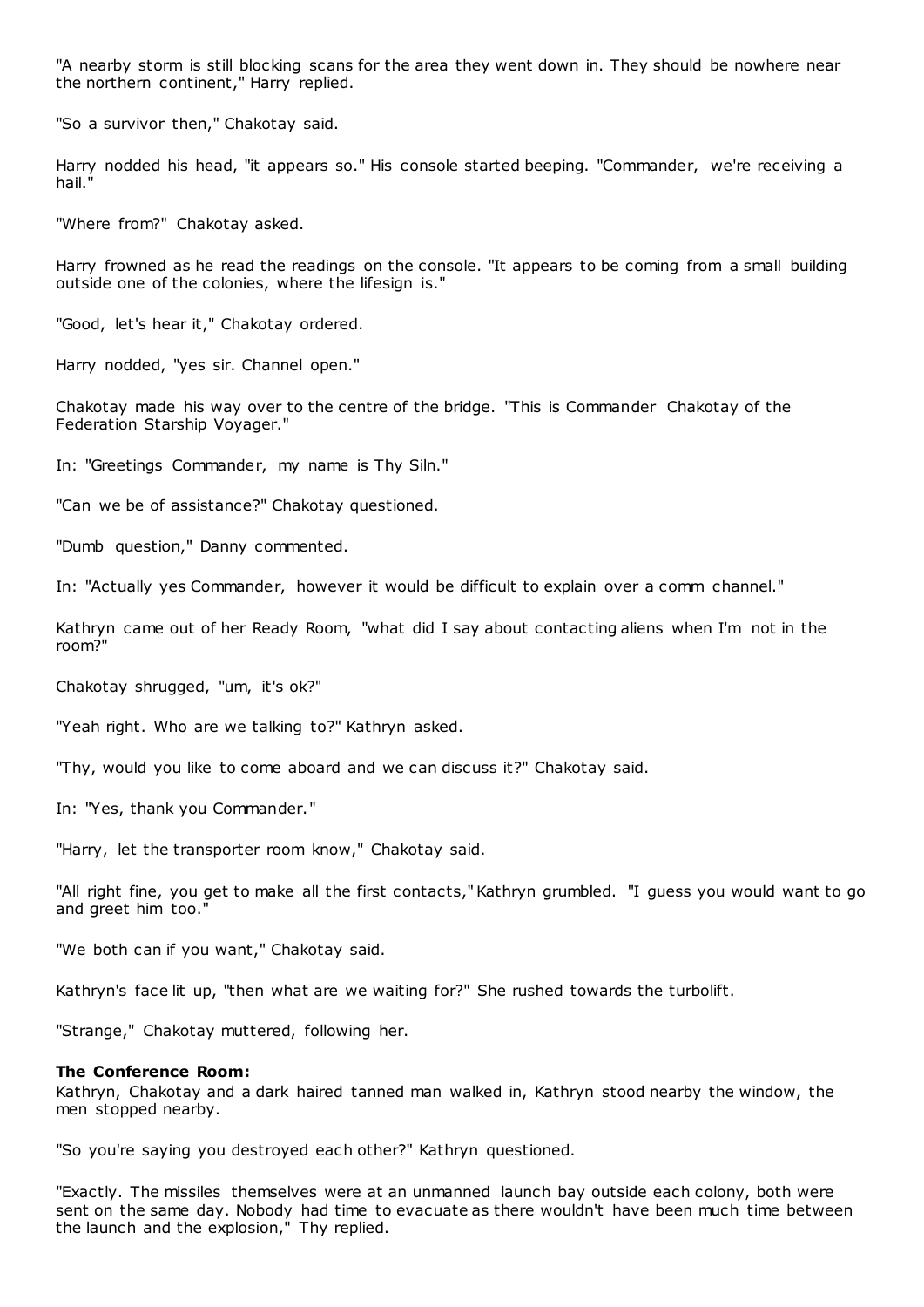"So how did you survive?" Chakotay asked.

"I was visiting my family on the homeworld when it must have happened, I returned in my shuttle but one of the storms made me crash land," Thy replied.

"Oh, that must have been, difficult," Chakotay said.

"It was, I had lived there for five years. What I found strange about it was the buildings, objects, they were undamaged. It was just everything that was living was gone, most likely vaporised in the blast," Thy said.

"I hate to sound insensitive but how can we help you?" Kathryn questioned.

"I don't know if you can yet, all visitors so far haven't been able to," Thy replied.

"I don't understand, I thought what you'd want is to get off this planet," Chakotay said.

"It is but there's some unfinished business I have to attend to, I owe that much to the people who lived here," Thy said.

Kathryn sat down on the edge of the table, "I see, what is it?"

"I have to perform the ancient death ceremony. It allows any of my people's spirits that get trapped in the sky after their bodies die, to go on into the after life. As you can tell I'm not much of a firm believer of it," Thy replied.

"You have to do a ceremony for each person or..." Chakotay questioned.

"No, every four days a Chien would perform it to release any souls. I just need to do it once," Thy replied. "However the ceremony needs two different subjects to perform the three rites on the day and during the time the ceremony is done."

"I take it you need something specific ," Kathryn said.

"You take it right Captain, I didn't think it would be this difficult. Five vessels have been here before you, and not one pair have been able to help me. Two species were incompatible for it, one couple completed the second one and decided to quit, and the last two completed it but nothing happened," Thy said.

"How do you know when it happens?" Chakotay asked.

"Actually I'm more concerned about the incompatibility part," Kathryn said.

"When it happens the clouds light up in a variety of colours, even though it's always performed at night," Thy said. He glanced in Kathryn's direction, "I was told that a lot of species are not compatible because of the third rite, a lot of species have different customs, believes and some would do it too differently."

"What is the third rite?" Kathryn asked.

"I'm afraid only Chiens and the subjects are only allowed to know, the subjects will only find out before it's supposed to be performed. I never got the reason why either. I had to research it obviously," T hy said.

"Ok can I ask if it's dangerous, if there's any lasting effects or anything?" Chakotay questioned.

"No, why would a ritual that's done every four days be dangerous?" Thy replied.

"I didn't mean to offend, it's just if we're going to attempt to help you, we need to know as much as we can," Chakotay said.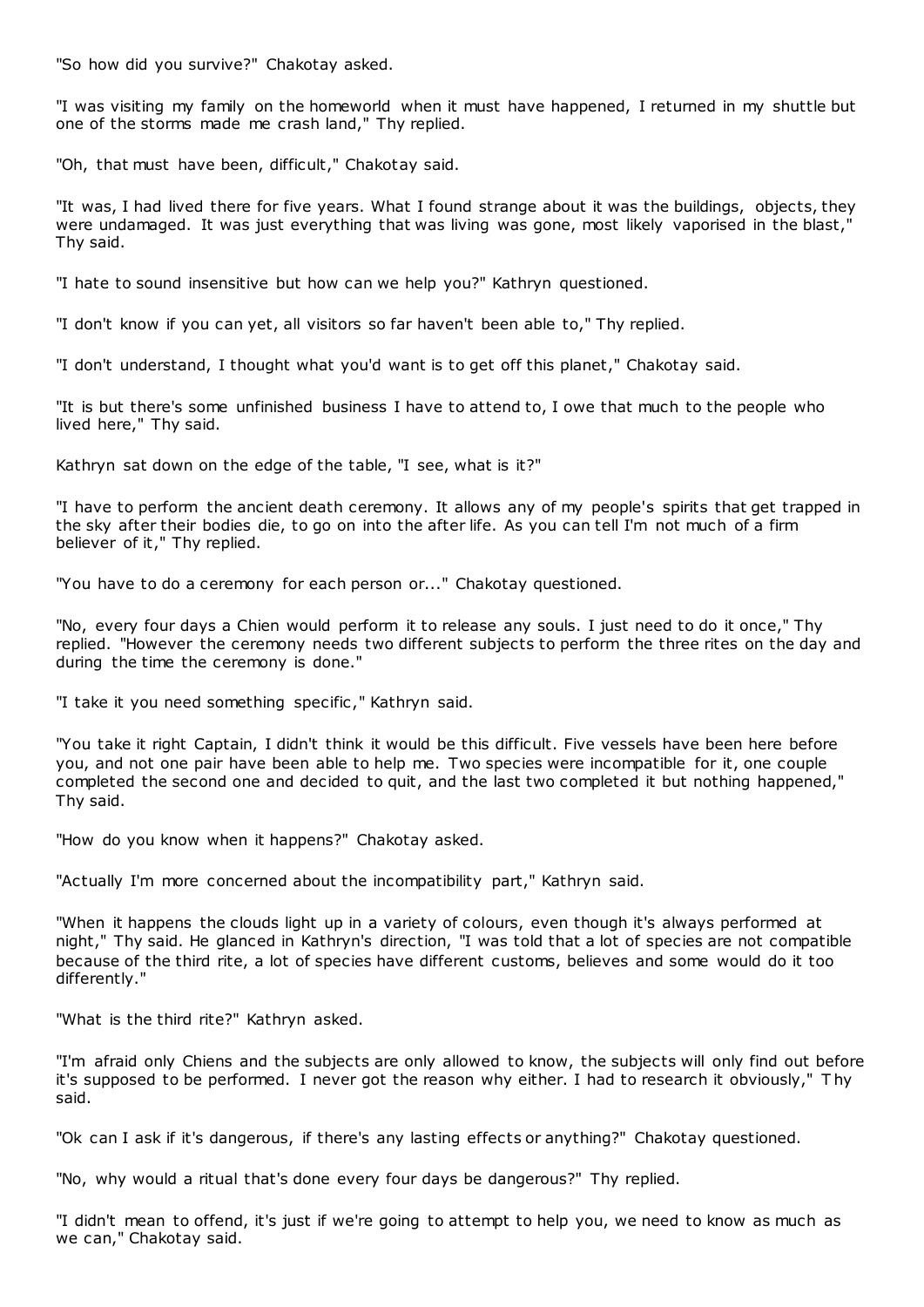Thy nodded his head, "I understand. You don't have to worry Commander, the only problem that could come up is the incompatibility issue."

"How will we know if we are compatible or not?" Kathryn asked.

"Maybe I could speak with a physician, or if you have any information on your species in a database," Thy replied.

Kathryn nodded, "tell me, if you told a hologram about the third rite, that wouldn't be breaking the rules right?"

"It would yes," Thy replied.

"Our doctor is a hologram, I just don't know how you're going to find out without revealing what the rite entails," Kathryn said.

"Well as long as he wasn't aware of who's performing it, and doesn't tell anyone it should be ok," Thy said.

Kathryn smiled, "we can wipe his memory of it afterwards."

Chakotay sighed, "it doesn't seem right to do that to him."

"I know but we don't have a choice," Kathryn said.

"We haven't even found two candidates yet," Chakotay said.

"One thing at a time. I'll take you to our Sickbay," Kathryn said. She headed back the way she came, Thy glanced at Chakotay briefly before following her.

### **The planet:**

Tom, Lee and Craig were lead into a clearing near a cave by the men, then lead inside the cave. In the distance they could hear chanting. Eventually they reached a dead end, there were about twenty more of the aliens kneeling in front of a primitive looking statue.

"We have prisoners," one man said. Everyone kneeling got up and turned around to look at the newcomers.

An elderly man turned back to the statue, "is this who you spoke of, oh mighty Thar."

"Oh great, they follow a statue," Tom muttered quietly.

"No doubt, I'd recognise that moany voice anywhere," a familiar voice said from behind the statue.

"Wasn't I Thar, and you were Shiy," another familiar voice muttered, also from behind the statue.

"I'm not shy," the first voice snapped.

The awayteam groaned. "Oh brother, it can't be," Tom muttered.

Johnny was pushed into sight by an arm. "Hey, don't push your god," he muttered. He blushed as he glanced at the people in front of him. They quickly got back down on their knees to continue bowing.

Tim stepped out to stand beside him, "remember young one, Thar is the more powerful and wise one, that's me."

"Just because you beat me at arm wrestling doesn't mean you're more powerful," Johnny grumbled.

"Twice," Tim said.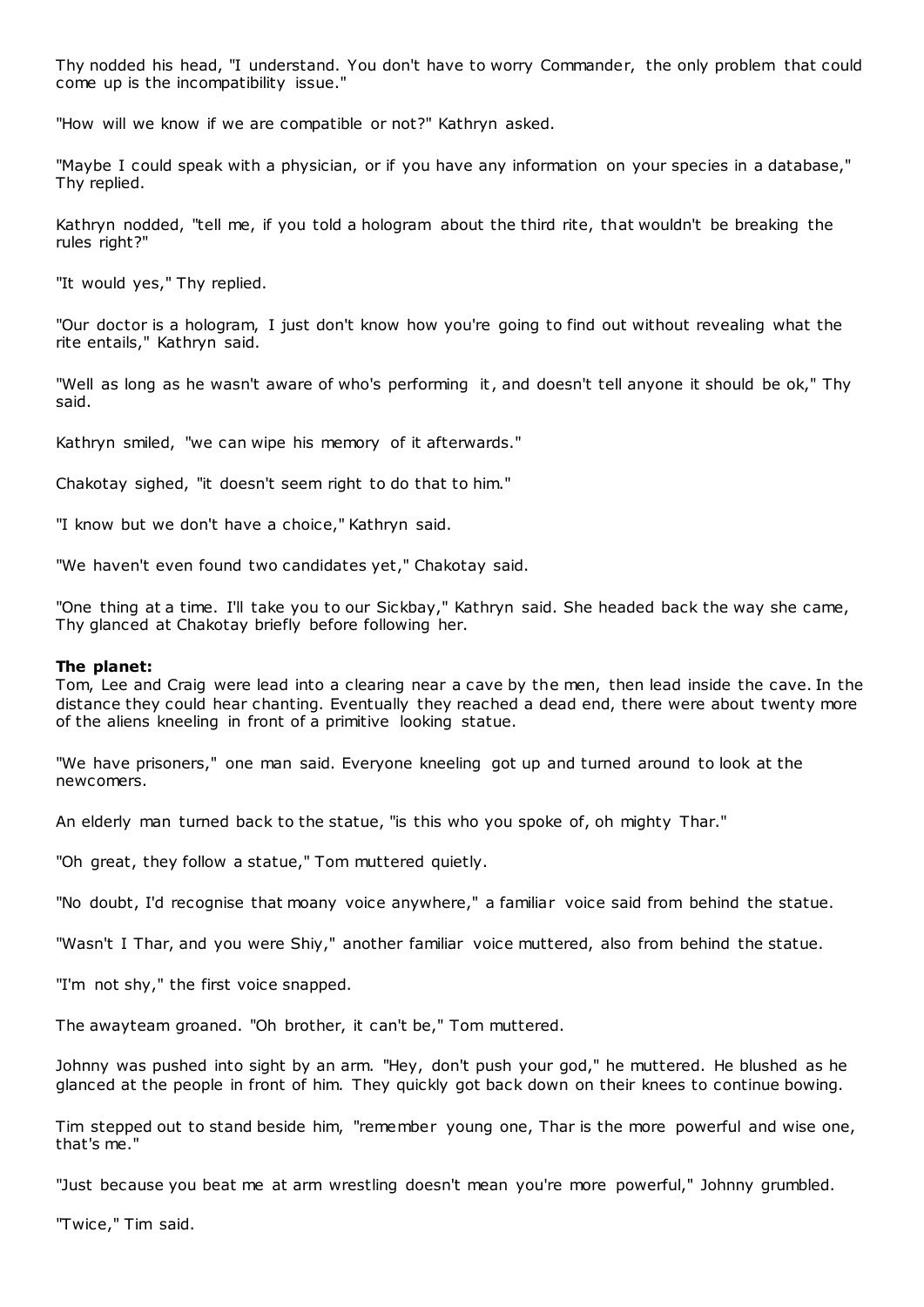"Yes twice, but you cheated," Johnny muttered.

Tom shook his head, "ok guys, enough's enough. How did you convince these people that you're gods?"

"How dare you speak to our gods directly," the elderly men snapped. "Who are these men anyway?"

"They are the um, Voyeurs. They do nothing but cause trouble wherever they go," Johnny replied.

"What should we do with them, oh mighty Thar and Shiy?" one man asked.

"Execute them," Tim replied. Johnny stared at him with wide eyes.

"We can't do that!" he snapped. "We'll get into trouble," he said quietly.

"Thar has spoken," Tim said. "It should be public as well, I miss the good old days of capital punishment."

"Wow, I didn't know you were that old. Of course I knew you were old but wow," Johnny muttered.

"You heard him, tie them up. We should execute them at dawn," the elderly man said.

Five of the men who brought the team here, picked up some tattered material from the floor. They forced the team to sit down, then tied their hands behind their backs.

"I do believe it's time for the hunt, your gods are getting hungry," Tim said. A lot of the people rushed to their feet and ran out of the cave.

"Yes gods cannot miss their lunch," Tom sarcastically said.

Johnny made his way over to the team, "please don't be mad at me, I don't want you to get executed."

"You just don't want to get into trouble with Damien," Craig commented.

Johnny shrugged, "ok you'd feel the same way in my place, he can be really mean when he wants to be."

"All right, how did this happen?" Tom asked.

Lee pouted, "and why didn't you transport us down to the surface as well?"

"Well we rematerialised nearby a hunting party, because they saw it they think we have magical powers," Johnny replied.

"Great, there shouldn't even be anybody here. The sensors picked up no sentient life," Craig said.

"There isn't, only a dumb race would think Johnny and the old guy are gods," Tom muttered.

"They're primitive Tom, if you didn't know what a transporter was and saw that, you'd think it was magic or something," Craig said.

In: "Voyager to awayteam, Tom can you hear me?"

Tom looked nervous, "Johnny, tap the commbadge."

"Ookay," Johnny muttered, he knelt down and gave Tom's commbadge a brief tap.

"Paris here, Harry can you get us out of here?" Tom said.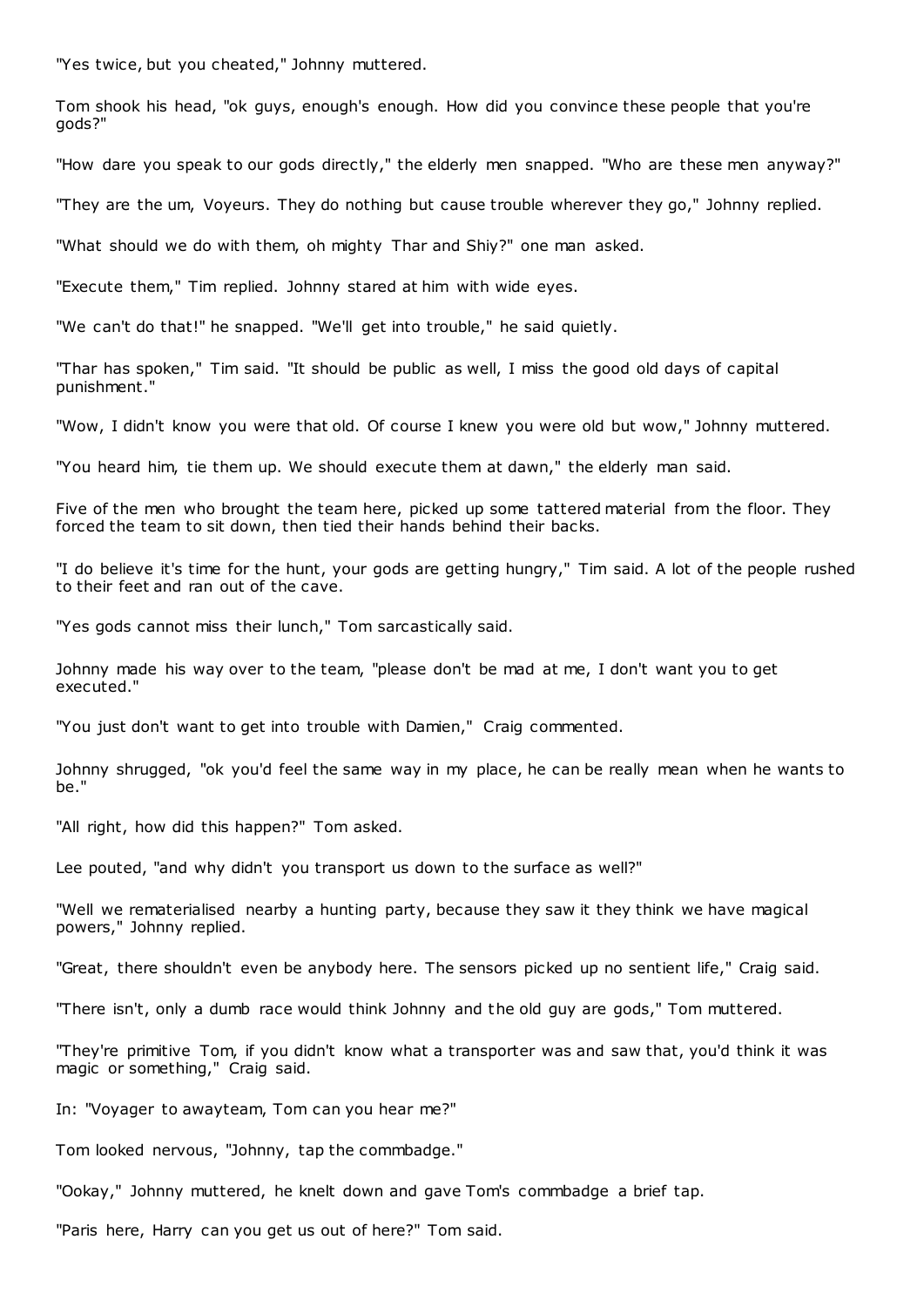In: "Yes unless another storm appears, prepare for transport."

"Uh we can't do that. We're stuck in a cave with a primitive race," Craig said.

In: "Oh, can you get away?"

"No, we're kinda tied up," Tom replied.

Johnny sighed, "I'll try and talk to him, surely he'll miss using his contracts to get unwilling boyfriends." He walked away.

"Ok that's dodgy," Lee commented. Tom and Craig nodded.

### **The Ready Room:**

Kathryn picked up a coffee cup from the replicator, she made her way over to the desk. Chakotay stood by it.

In: "Sickbay to Janeway."

Kathryn put the cup down and sat in her chair. She tapped her commbadge, "go ahead Doctor."

In: "Mr Siln and I have determined that most of the crew are compatible for the rite mentioned. The only ones who are not are Kes, Tuvok, Vorik and the other Vulcan woman."

"Ok, so what else do we need for a suitable candidate?" Chakotay asked.

In: "If you have any couples on board then they would be excellent for the ceremony."

Kathryn sighed, "I see, anything else?"

In: "If it's possible, I'd like to get the couple who is the closest, any ones in love would be perfec t. The ritual can only be done that way."

Chakotay glanced briefly at Kathryn, "interesting. The ceremony that allows souls to pass onto the afterlife, can only be done by people who have the highest chances of creating new life, am I right?"

In: "That's exactly right Commander."

"Um I hate to burst your bubble but we don't pry that much into our crews personal life. There are very few couples I know of, and I don't know where they stand with each other," Kathryn said.

"We'll have to start prying a little. We do have something going for us, this ship is notorious for rumours. I'll go and walk around the ship to see if I hear anything," Chakotay said.

"Good idea, keep me up to date," Kathryn nodded her head. Chakotay turned to walk out.

In: "I apologise if I am sounding demanding Captain."

"No you're not, this is important anyway," Kathryn said. "How long have we got until we can perform this, or can it be anytime?"

In: "If we get the candidates within an hour, then we'd still have plenty of time to do it today. If not we can always begin tomorrow instead."

"Very well. I'll keep you informed, Janeway out," Kathryn said, tapping her commbadge. She sighed into her hand, "great, this should be fun." She moved the computer so it was directly in front of her, then started working on it.

The door chimed, "yes?"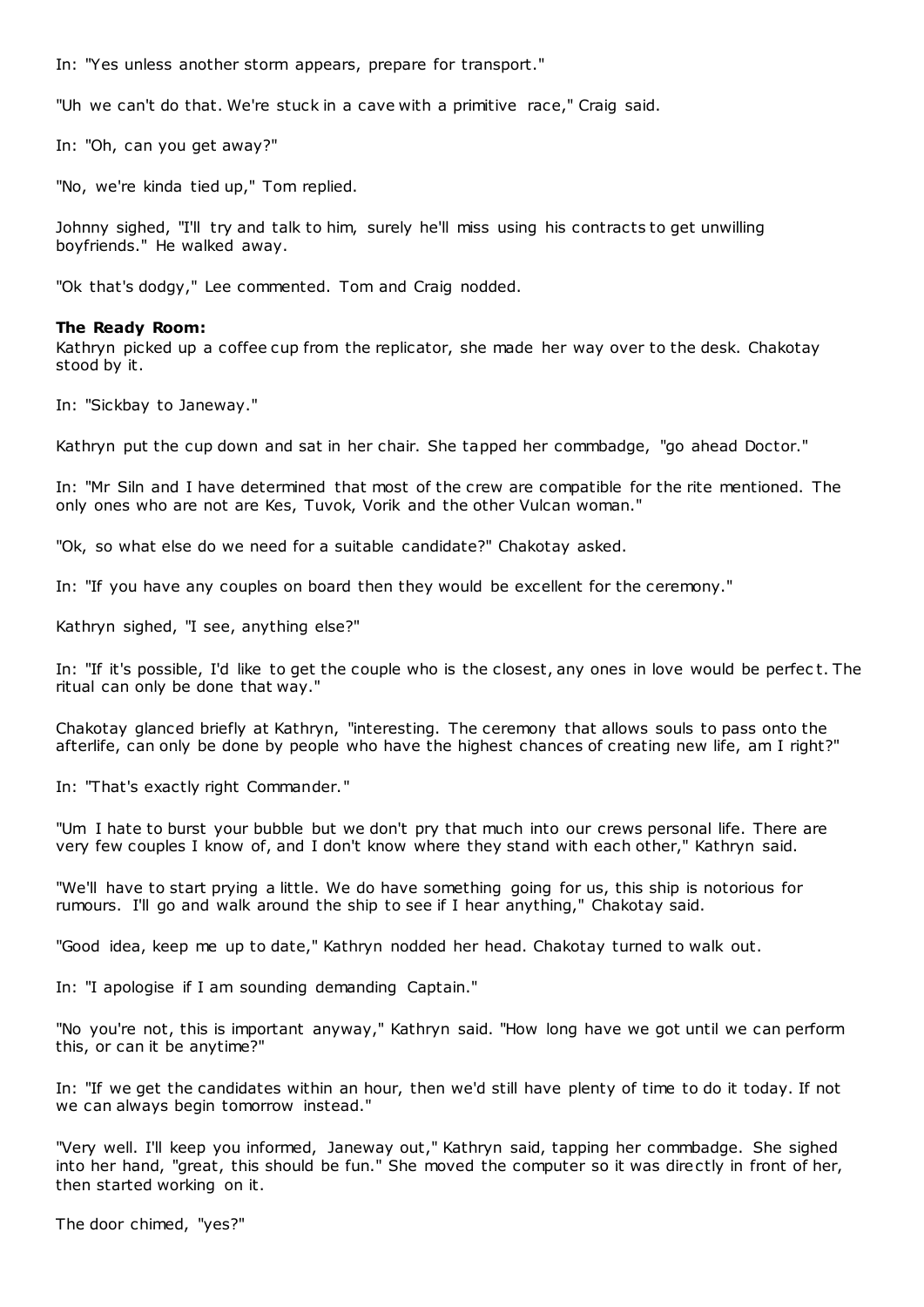Jessie stepped inside, she stopped in front of her desk. "Ok, we need to talk."

"Um, is it important, I'm really busy?" Kathryn questioned.

"Yes it's important," Jessie muttered. "I was wondering if you told anyone about our conversation in the Continuum."

"Why would I do that?" Kathryn asked.

"I dunno, I just wanted to know," Jessie replied.

"You can rest easy, I wouldn't do that," Kathryn said.

"Yes I'm resting easy. I can't believe I told you all that, it must be the pregnancy hormones again," Jessie said.

"You can't honestly be embarrassed about that," Kathryn muttered.

"Yes of course I am. I barely know you, you don't even like me and well because of that incident on New Earth, I don't like you," Jessie said. "Though you were nice in the Continuum, but that's not the point."

"You shouldn't be embarrassed I've always seen you as someone who always lost her temper, was rude to people and I did think you were a little crazy at first. That conversation made me see another side of you, a selfless and caring side, a side that I didn't not like," Kathryn said.

"Ok, um can you still just forget it though," Jessie said, fidgeting slightly.

"All right I'll try and forget that you can act human once every now and then," Kathryn said, shaking her head.

"Hey, I don't act not human, or whatever. I was just scared that I was going to die so..." Jessie muttered. She gasped, and put a hand just below her stomach. "Ok that was really weird."

Kathryn climbed out of her chair looking concerned, "what, was there a pain or something?"

"No, something um moved and hit me," Jessie replied, shaking slightly. She looked over at the sofa, "can I?" Kathryn nodded her head. Jessie walked slowly over to it, then sat down.

Kathryn walked around the desk and followed her over. She knelt down in front of her, "let me see." She put her hand out, "can I?"

"Ok, do you know what it is?" Jessie questioned.

"I think I do," Kathryn replied. She gently placed her hand where Jessie had it before. They both jumped slightly a few seconds later. Kathryn sighed in relief as she stood back up. She tapped her commbadge, "Janeway to Taylor, can you come to the Ready Room now?"

In: "Um, why?"

"Jessie's here, just come as quick as you can," Kathryn replied.

In: "Got it."

"What, what is it?" Jessie asked.

"Relax, the baby is just kicking. Obviously this is the first time," Kathryn replied.

"Oh good, thanks for calling James," Jessie said.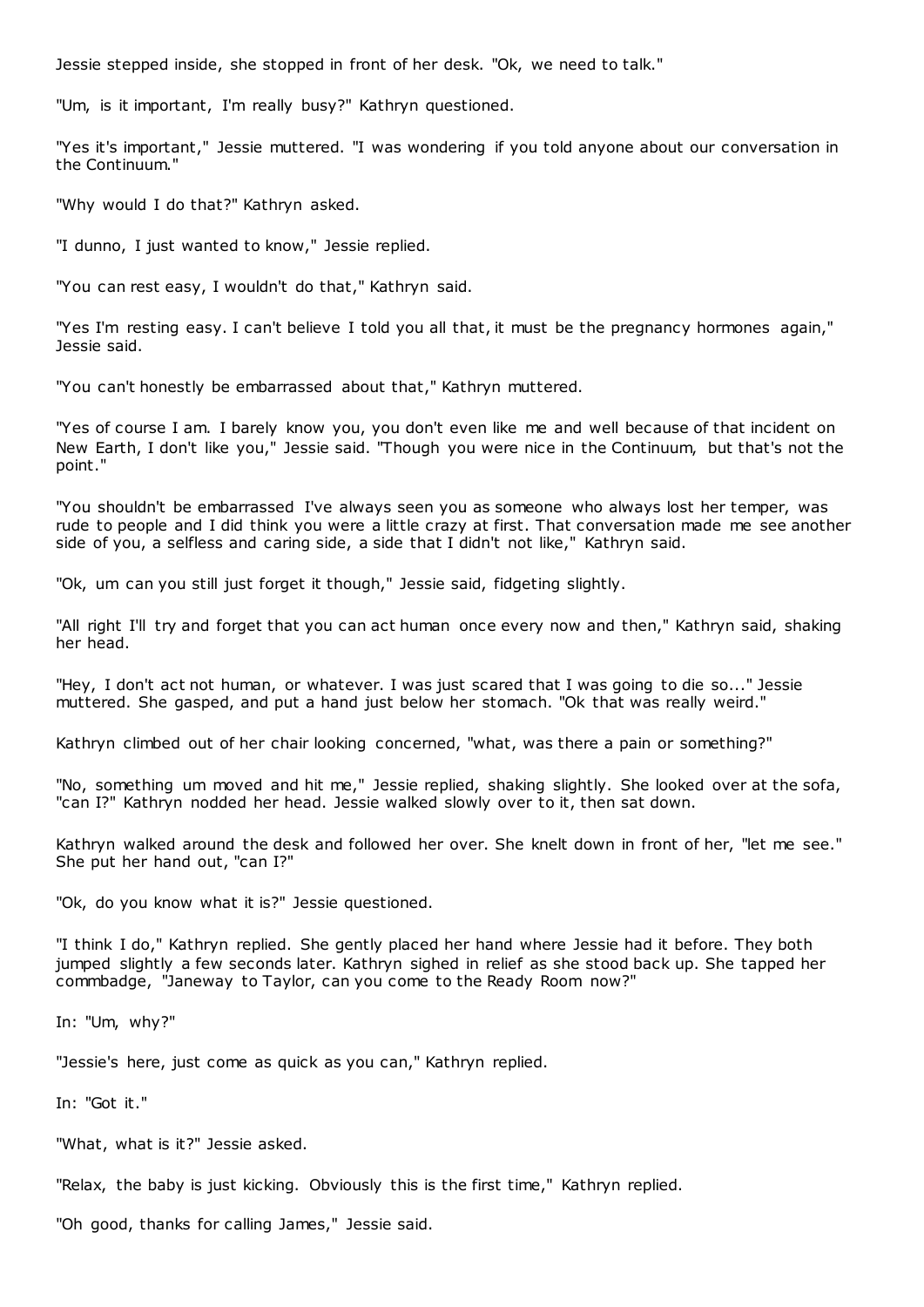Kathryn smiled, "it's all right, I just didn't think he should miss this." She walked back over to her desk.

"Isn't it a little early for it to be kicking, I didn't think it would have much of its legs yet to do it," Jessie said.

"I don't know, I'm not a baby expert," Kathryn said. The door chimed, "come in."

James stepped into the room, "what's going on?" He caught sight of Jessie sitting on the sofa, he rushed over to her.

"It's ok, the baby's kicking," Jessie said.

James knelt down in front of her, she took a hold of his hand and place it where the small bump was. "Two scares in one day, you got to stop doing this," he said. They both jumped slightly.

"Did you feel that? You can tell our baby's going to be just like you," Jessie said.

"Right, you say that like you don't punch and kick yourself," James said with a smirk developing on his face.

Jessie pouted a little, "I didn't start doing that until I was seventeen anyway, it's definitely you."

Kathryn watched them with a sigh, then turned back to her computer.

## **Later**

## **The Conference Room:**

"I'm sorry but I don't feel right about asking them this if I don't know what happens," Kathryn said, pacing nearby the window.

"I can assure you Captain, it's not dangerous at all," Thy said.

"I feel bad enough that I suggested them," Kathryn sighed.

"I'm sure you picked the right couple, Captain," Thy said.

Chakotay walked over to stand nearby Kathryn, "do you think they are the right ones?"

"You said that the perfect ones to do this are ones that will create life, they already have," Kathryn whispered. "Anyway I don't know any couples that are closer than they are."

"All right," Chakotay said. "But if you're so concerned we can keep a constant lock on them, any sign of trouble and we'll beam them out."

"That's if the area doesn't become stormy," Kathryn muttered.

"The grove hasn't had any of the nuclear storms," Thy said. "I wouldn't worry about it."

"That's easy for you to say," Kathryn said.

The doors that were closest opened, James and Jessie came through them. "No offense but, shouldn't we wait until the last awayteam returns before sending another one?" James questioned.

Chakotay's eyes widened, "oh god, Tom's team. I totally forgot."

"It's all right, you go and deal with that," Kathryn said. Chakotay nodded and rushed out. "Anyway. James, Jessie this is Thy."

Thy walked over to James and Jessie. "It's nice to meet you," he said.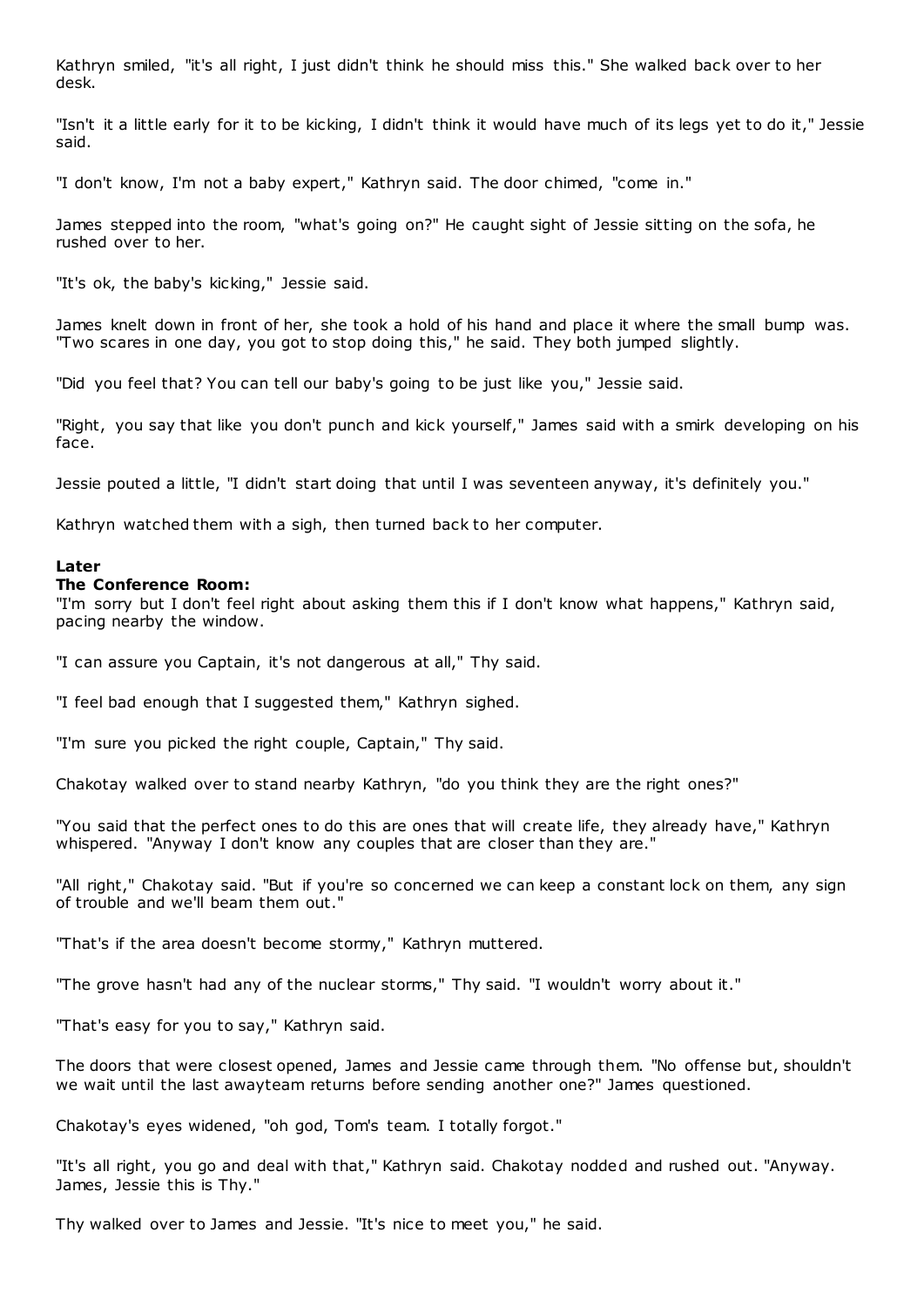"Um yeah you too, what's this about?" Jessie asked.

Thy's eyes widened a little as he looked at her, he took one step closer. "You're with child."

"What, no," Jessie stuttered. She glanced at James. "Can you see it already?"

"No, there's barely a bump Jess," James replied.

"Then how?" Jessie muttered.

"I can tell by a number of things, I wouldn't worry. They're not too obvious to other people," Thy said. He turned around to face Kathryn, "you chose well Captain, they will be perfect for the ceremony."

"Ceremony? What ceremony?" James questioned.

"Why do I suddenly feel the need to run and hide?" Jessie muttered to herself.

Kathryn stepped forward, "hear us out first. His people were all killed in a war. He needs to perform a ceremony that'll put the dead to rest, and he needs you two to help him do that."

"Um, why us?" James asked.

"The three rites must be done by a couple that shares a lot of respect, trust, friendship," Thy replied. "In order for us to put the dead to rest we need to prove that life goes on, that's what the ceremony is about."

"Ok, so because I'm pregnant we have to do this?" Jessie muttered.

"No, that just makes it more certain for it to work," Thy replied.

"So what do we have to do exactly?" James asked.

"I'm afraid I cannot tell you until you have to do it. It's the rules," Thy replied.

"Oh comforting," Jessie said.

"It's ok Thy, if they're not willing we can find another couple to perform it," Kathryn said.

"Oh great, she's going to start guilt tripping any second now," Jessie muttered.

"Ok hold on, is this ceremony dangerous?" James asked.

Jessie turned to stare at him, "what, hey."

Thy quickly butted in, "no it's not. It's performed every four days by a different couple each time."

"Ah, a different one each time," Jessie said. "That doesn't sound very reassuring."

"That's only because they'd know what happens, and it's against the rules for the couple to know beforehand. And what you were suggesting is that they die during it, there wouldn't be many people left to kill off in a nuclear explosion if that were the case," Thy said.

"Ok," Jessie said with a pout. She sat down in the nearest c hair. "Would our child be harmed though?"

"No I've heard that every pregnant woman that takes part, the child would be blessed by the gods with good health. A lot of couples decided to volunteer because of that," Thy replied.

Jessie sat up a little, "oh really, interesting."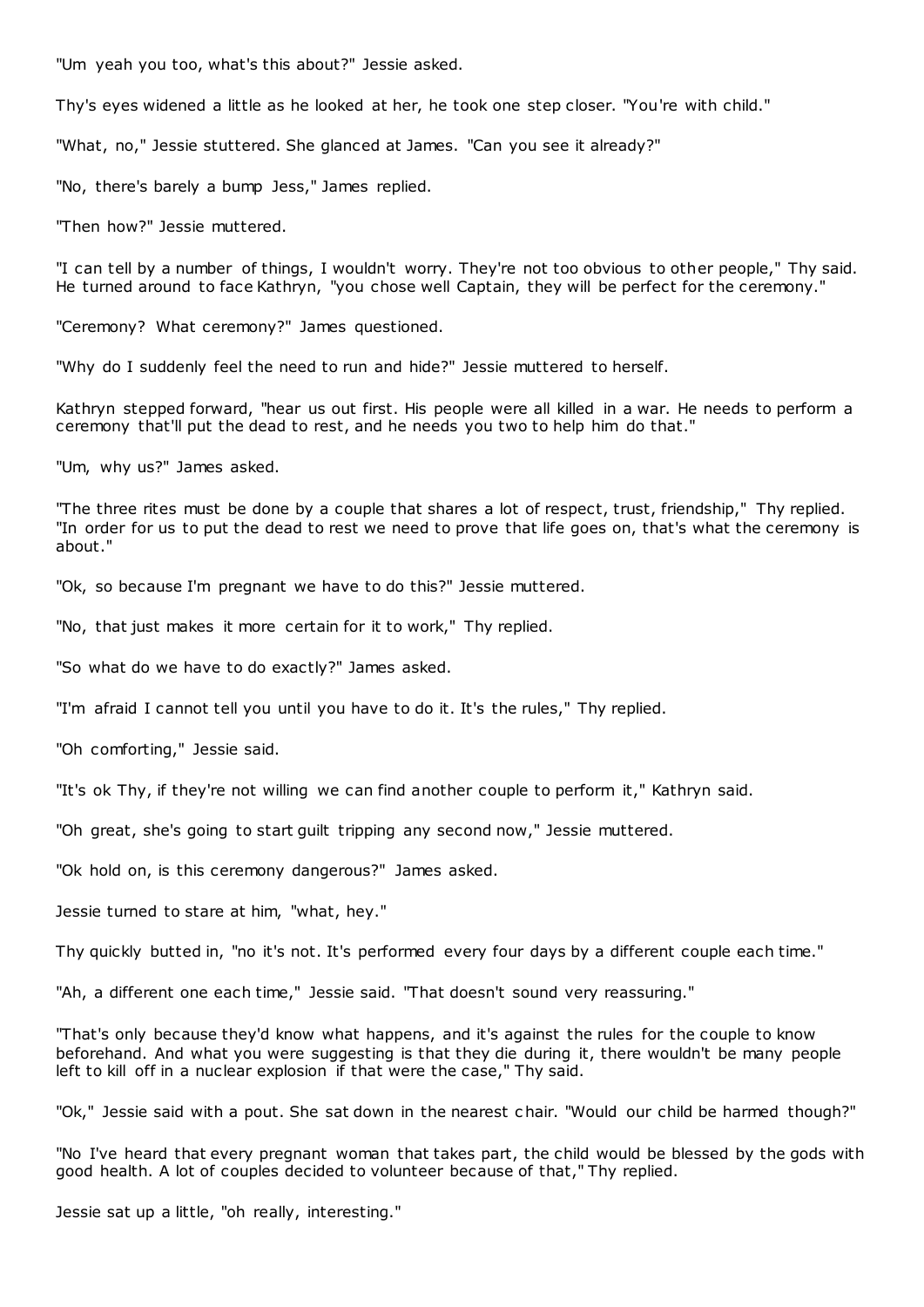"Ok Jess, you don't really believe that do you?" James questioned. He glanced briefly at Thy, "no offense."

"Oh none taken, I don't really believe it anyway," Thy replied.

James frowned, "then why are you even asking around for volunteers?"

"I have no proof that it's not true, or proof that what I believe is true. I still haven't proved why the clouds light up in different colours at night after the ritual," Thy replied. "If it is true and I left without doing this...'

"Oh, that sounds pretty," Jessie giggled.

"So it's not dangerous, it's almost guaranteed if we have a baby, and something seems to happen everytime," James said. "Ok, anything else we should know? Like has any of the volunteers had weird illnesses, split up afterwards, has any couple not succeeded, and if so what happened?"

"James, this is starting to sound like an interrogation," Kathryn said in a warning tone of voice.

"I'm sorry but I just want to make sure this ritual thing won't affect us badly," James said.

"It is all right Captain, I'll answer the questions," Thy said. "If you mean by weird illnesses, unexplained then no. A few couples, well one of them probably did get sick but that's not unheard of on this planet. Most of the planet is woodland after all. Every illness that can be caught has a quick cure as well. I don't know about splitting up. A lot of couples didn't succeed yes.

"Ones that didn't succeed either quit, or they weren't good enough. By that I mean they were in an unstable relationship, weren't meant to be anyway, was in love with someone else and or didn't have strong enough feelings for each other at the time."

Jessie giggled, "so if we do this, and we don't succeed we're in for one hell of a quarrel, right?"

Kathryn looked at her strangely, while Thy and James stared blankly at her. "Jess sweetie, did I mention that I really like your hair now," James said.

Jessie stopped giggling, and looked up at him with her hand across her chest. "Aaaw, you called me sweetie, how cute."

"Ok, that worked differently," James said.

Kathryn raised an eyebrow, "what were you expecting, her to lose her temper?"

"Yeah," James said with a shrug. "Maybe I should have said something else after sweetie."

"Hmm, saying her hair was a mess would have done that," Kathryn said.

"I know, I wasn't brave enough," James said.

Jessie's eyes widened, "oh my god, what's wrong with it?"

"Ok, we're getting off track here," Kathryn muttered. "So, should I look for another couple or are you two doing it?"

Jessie jumped to her feet and pointed her finger at her, "you really have to stop asking questions like that!"

James stepped closer to put a hand on her shoulder, "she meant the ceremony."

"Oh right, sorry," Jessie muttered, blushing a little. "Damn, these mood swings are getting worse."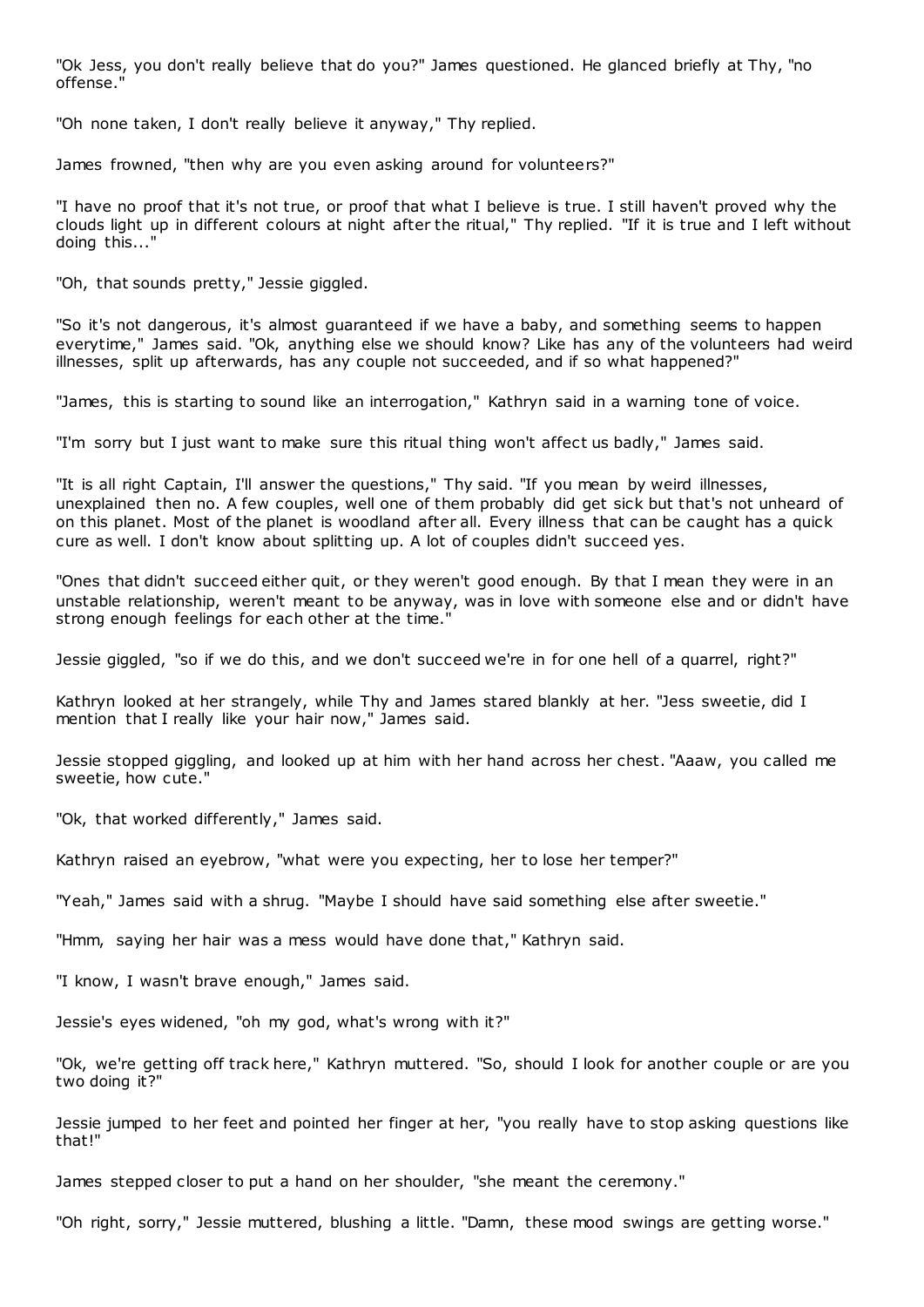"You're telling me," Kathryn sighed.

"So, do you want to help?" James asked.

Jessie glanced at him, "yeah I do, it's a good cause and you heard the good health part right? What about you?"

James sighed, "why not."

Thy stepped forward, "I'm grateful, thank you."

"So, what do we do now?" Jessie asked.

"It has to be done at a certain time, we should go down to the grove as soon as possible," Thy replied.

"How long will we be down there, do I have to pack anything?" Jessie asked.

"If we're down there for more than two hours, you'll probably have to," James replied with a smirk. Jessie elbowed him gently, narrowing her eyes.

"If you do the entire ceremony, you should be ready to return here in the morning," Thy replied.

"Oh, then I do need to pack," Jessie said. She glared again at James, "no more jokes."

"I'll try," James said.

## **Later**

## **The Grove:**

Three figures rematerialised nearby a wooden cottage, that stood next to a small waterfall. The cottage stood in a small clearing, it was mostly surrounded by large trees. Nearby there were a few chairs that looked like park benches.

Thy turned to James and Jessie. "You can stay in my cottage tonight, if you want I'll put that bag in there now."

James lifted the bag he was holding, Thy took it off him. "I will discuss the first rite with you when I come back," he said. He walked towards the cottage.

"I can't believe we're doing this, you know," James commented. "We don't know what's going to happen."

"Relax will you, it might be fun," Jessie said, she stroked his arm and placed her hand on his chest. "Think about all of those couples who've done this, it can't be that bad."

"Well we'll find out won't we?" James said.

Thy stepped back out of the cottage holding a bag, he made his way over to them. "Ok, why don't we sit down and discuss the first rite." He beckoned his head towards the benches. All three of them sat down.

"We don't have to do any weird dancing do we?" Jessie asked.

Thy developed a little smirk on his face, "no. The first rite purifies the water in the area of the ritual. The second rite purifies the air. The third I'm not entirely sure of, it's the one that doesn't have any scientific value in it, the other two kinda do. It unleashes the spirits, we can't do that until the air and water are purified."

"Let me guess, you're more of a science guy than a spiritual one," James said.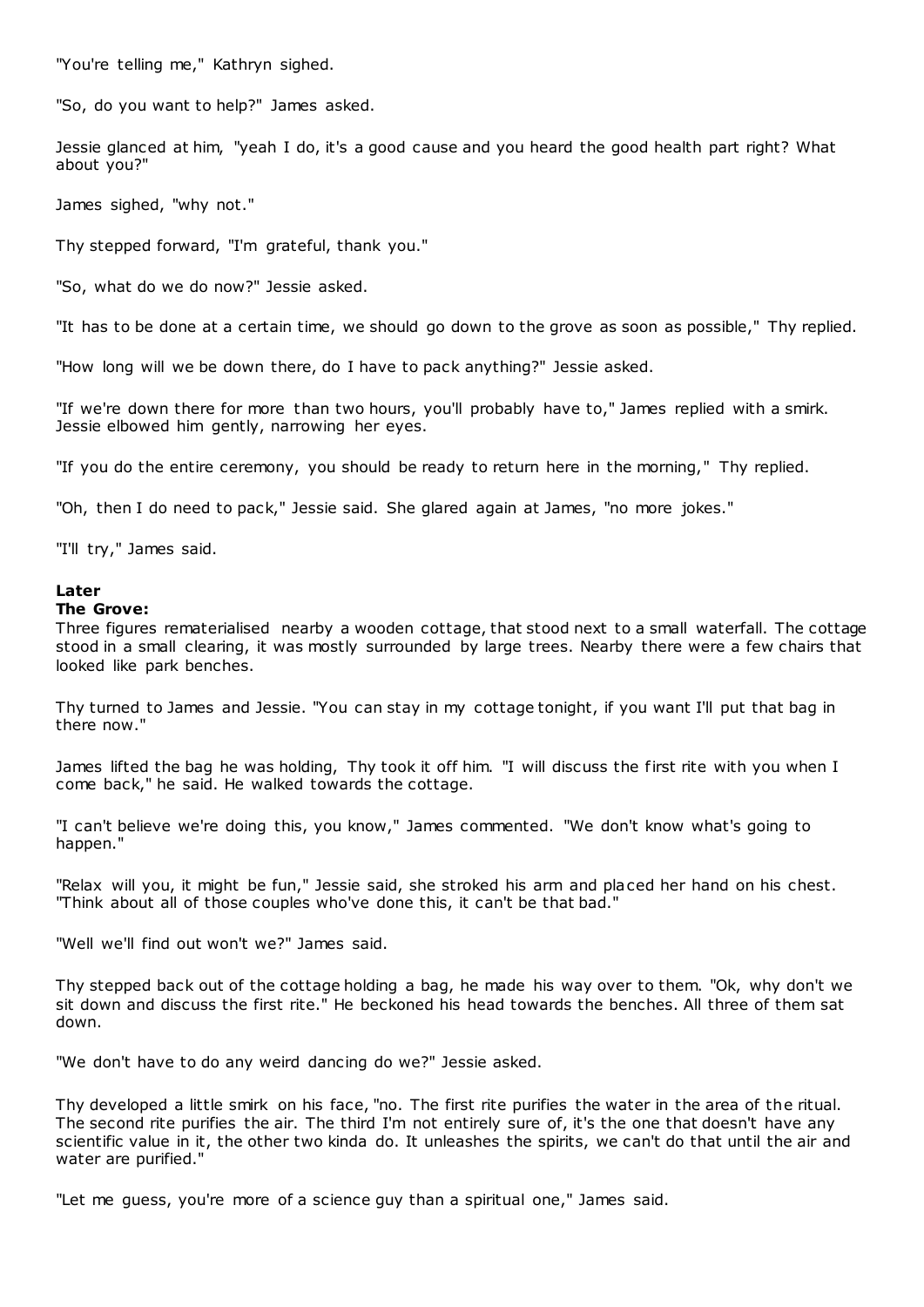Thy smiled, "you could say that. Science isn't my major, but it explains more things than religion does."

"Right, if the first two rites have um scientific value then I feel better," Jessie said. "The third one has me worried."

"You told me to relax," James said.

Jessie raised an eyebrow, "I am, I'm just. Ok, what do we have to do?"

Thy stood up, he knelt down to look inside the bag he'd brought out with him. He took out a large light blue stone, and a book. "We use the stone to purify the water," he replied. He beckoned his head towards the stream, "we can do it here, it's good enough. Both of you have to hold the stone while I read a certain passage in this book. After that you both hold it then you both put it into the water, I read another passage and that's it."

"Oh, at least I don't have to go in the water," James said.

"Not exactly. We should be within a metre away from the stream," Thy said.

"All right, let's do this," Jessie said as she got up. James followed suit, they both got closer to the stream.

"Sitting, standing or..." James questioned.

Thy followed them over, "sitting I'd think."

Jessie sat down with her back to the stream, "who's first then?" James sat down next to her.

Thy sat opposite them. "Ladies first," he replied, he handed the stone over to Jessie. "Just hold it in the palm of both hands and close your eyes."

She cradled the stone in her palms then closed her eyes. He opened the book, and started reading something from it. The stone started glowing white, James grew uncomfortable as he watched it. Thy finished reading and looked up from the book, the stone stopped glowing.

"Ok, what happened, is that supposed to..." James stuttered.

"Did the stone glow?" Thy asked. James nodded. "Yes, that's supposed to happen. It's your turn."

"Oh, I missed it," Jessie said. She handed the stone to him.

"It's just the same thing so you'll see it," Thy said. "Whenever you're ready." He waited until James had put the stone into his palms, then he started reading from the book. The stone started glowing white again, it stopped when he finished reading.

"Ookay, that was cool," Jessie muttered.

"Now you both hold it, close your eyes and gently hold it in the water," Thy said. "Don't let go of it."

James and Jessie got up to turn around, Jessie took a hold of the stone. They both knelt down in front of the stream, and put it into the water. Thy again read from the book.

James shuddered a little, Jessie glanced at him. "Are you all right?"

"No it's ok," James replied.

The stone started glowing again. The sun peeked it's way out of the clouds, and shone on the stream. The water started sparkling, and the colour changed from a light blue to a light purple colour.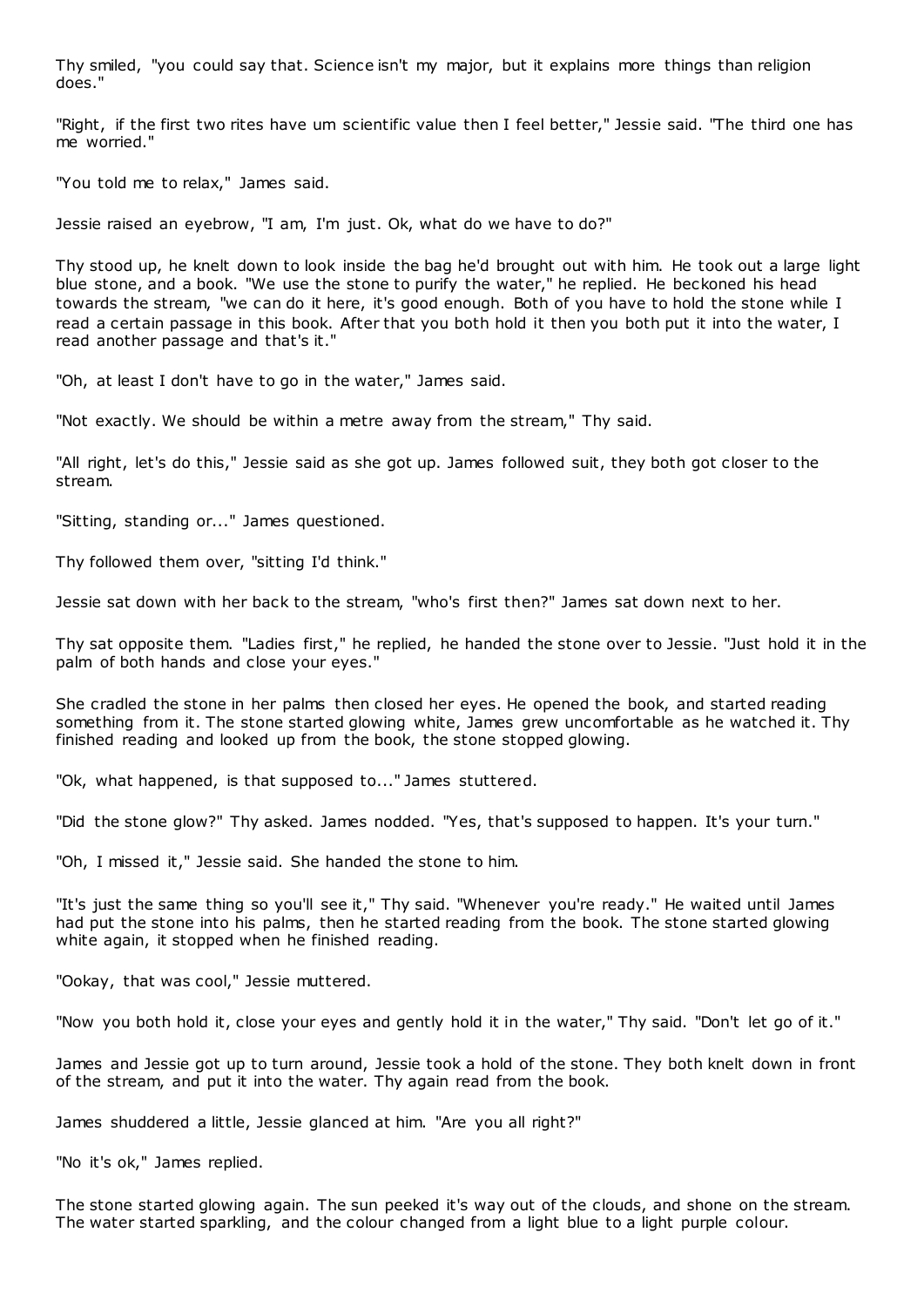Thy stopped reading then looked up from the book. His eyes widened a little as he watched the stream. The stone turned back to normal, but the water didn't. "That was... " he muttered.

"Yeah, it was a little intense," Jessie sighed. They took the stone out of the water.

Thy sighed, "obviously the first rite was a success."

#### **Meanwhile:**

"We're screwed if we have to rely on Johnny," Craig commented.

Tom fidgeted slightly, "yeah, we'll just have to think of our own plan to get out of here."

Craig closed his eyes, "we're so so screwed."

"Ok we know nothing about Tim, we can't exactly lure him away from this new god life," Lee said.

"We do know something. Stand by," Tom muttered, he lowered his chin and pressed it against the commbadge. "Paris to Voyager."

In: "Chakotay here. Tom, are you guys away from the natives?"

"Not yet, but I have a plan," Tom replied.

#### **The planet:**

James stood nearby the door to the cottage, leaning on the wall. Thy walked over to him.

"So, did you live here before the incident?" James asked.

"Yes, I've never been a big fan of cities. That's why I moved to the grove," Thy replied.

"Didn't it get a little lonely here? Living on your own," James questioned.

"A little, but the colony wasn't that far away," Thy replied.

The door opened, Jessie stepped out. "So, is it time for the second rite?"

"Yes, I'll quickly run it through with you, and then we should get to the top of the waterfall," Thy replied.

"Oh god, we're not going to jump are we?" James asked, smirking a little.

Jessie gently elbowed him, "what did I say about the jokes?"

"You said not to joke, I figured you just meant not to joke about your overpacking habit," James replied.

Jessie smiled as she put an arm around his, "anymore and I'll push you."

"Sure you would," James said in a teasing voice.

Jessie pouted, "seriously, I can't help it. What if I forgot something. Why do keep teasing me?"

"I'm sorry, I don't mean to," James replied, he put an arm around her and kissed her on the forehead.

Jessie smiled, it quickly turned into a little grin, "I can't believe you fell for that."

"Uh Jess, you really," James muttered. "And you call me too teasy."

Thy smiled and shook his head. "And I thought guys were the only ones who teased people they liked."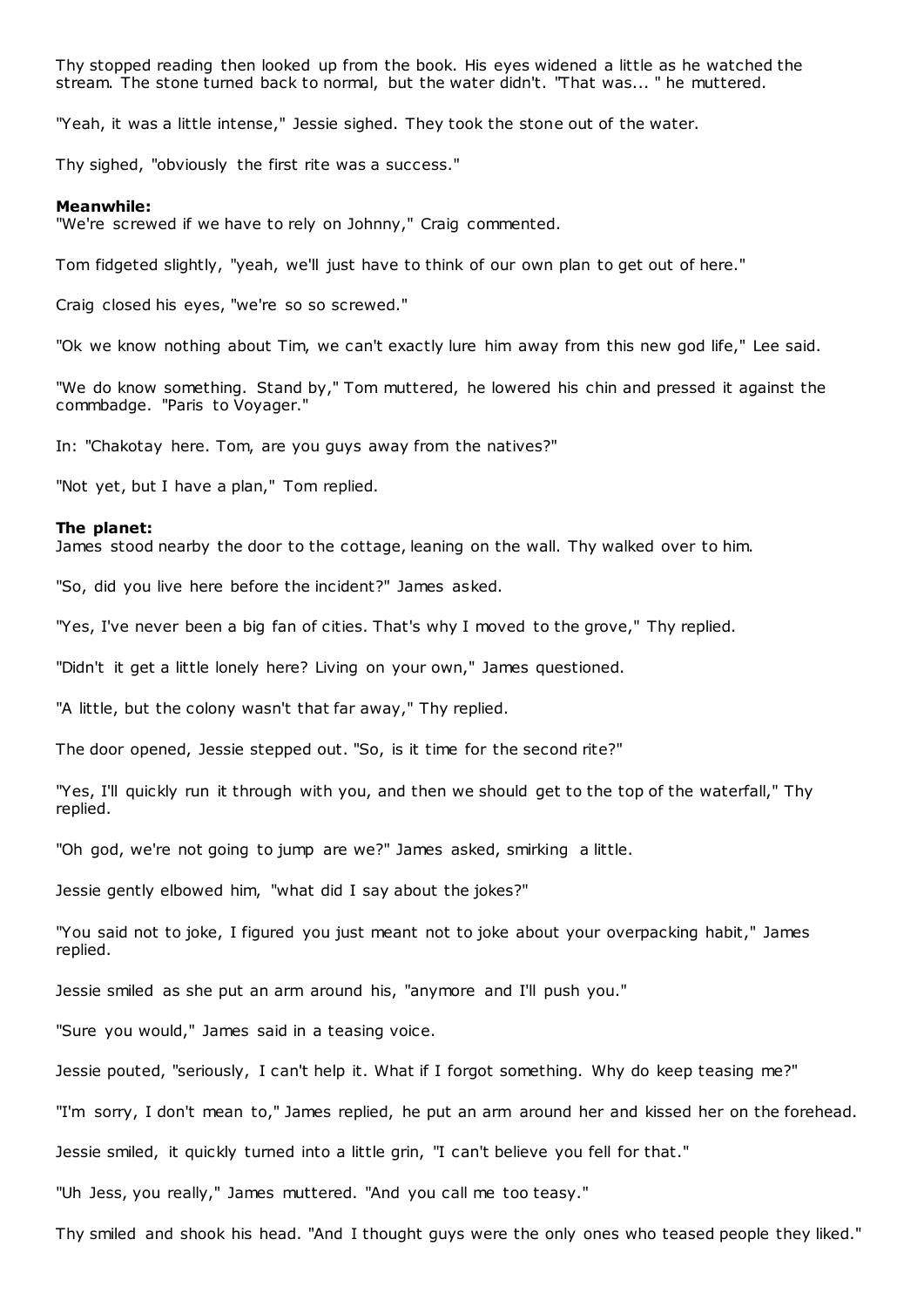"It's called revenge Thy, it's sweet," Jessie said. "Are we going then?" She walked away.

"And so is she," James smiled and said through gritted teeth. He followed her, Thy shook his head and did the same.

### **Meanwhile, elsewhere on the planet:**

"I thought Johnny was unreliable, god. I need a better word than screwed," Craig muttered.

Tom raised an eyebrow, "trust me, I know what I'm doing."

"Yeah you do, you're sitting. Everyone knows how to do that," Craig said.

Tom pulled a face and pretended to laugh, "oh that's a good one, very good." His face quickly turned serious.

A group of men charged into the area, dragging in Damien and Justin. "Thar, these men were sneaking around. They say they know you," one said.

Johnny turned around to look in their direction. "Uhoh, we're in trouble," Johnny stuttered.

"Why, what's wrong?" Tim's voice said from behind the statue.

"Oh yes you are," Damien said. He pulled out something from his pocket, "I'm afraid the mighty Thar will need this."

"What, what's he got?" Tim's voice stuttered.

Johnny glanced back at him, his eyes widened and he pulled a face. "Oh my god, dude you seriously need a face lift, you look about eighty in this light."

"No what he really needs is his Miracle Hide Your Wrinkles cream," Damien said, smiling evily. He raised the jar he had in his pocket.

"Crap, Johnny go get it," Tim's voice muttered.

Johnny pulled a face as he backed away, "oh my god, hide your wrinkle cream? How old are you really?"

"Johnny," Tim's voice grumbled.

"No way, you wouldn't let these guys go, why should I listen to you?" Johnny muttered.

Tim stepped out from behind the statue, pointing a finger. He looked a lot older than he did before, everyone gasped in shock. "Johnny, in my day youth listened to their elders."

"Now Timmy, you really should get the cream before it's unable to help you," Damien said.

Most of the natives started to surround Johnny and Tim. "He can't be our god, our gods do not age," one grumbled.

"Uhoh," Tim stuttered. He stood behind Johnny. "You should protect me."

"Only if you agree that I should tell them to let Tom and everyone go," Johnny said as he turned to face him.

"No, they're our enemy," Tim muttered.

"All right," Johnny said. "Go boys." He walked around the horde and stood nearby Damien and Justin. The horde charged at Tim. "He fooled us all, I say we should burn the traitor at dawn."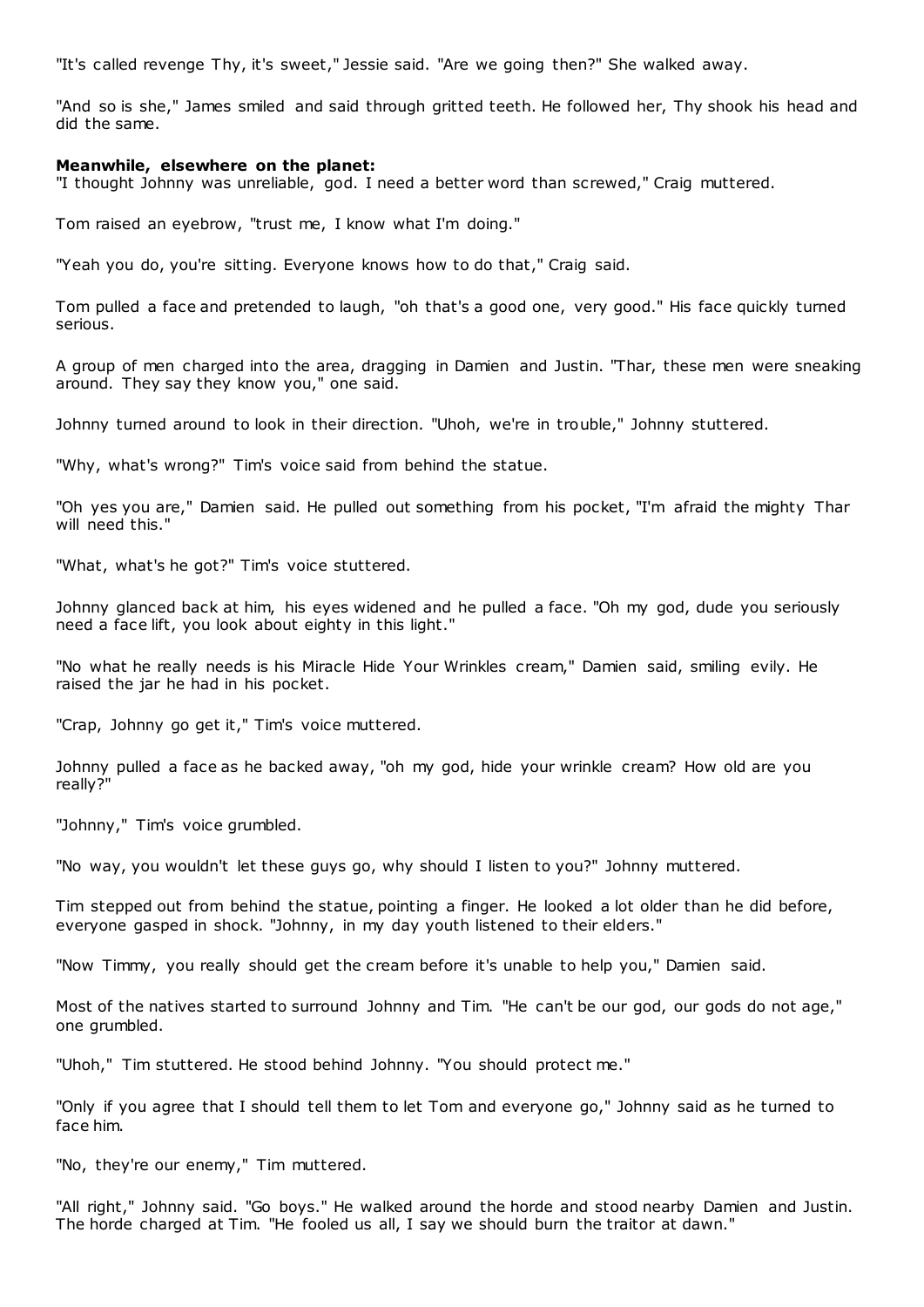"How did he fool you, oh mighty Shiy?" Tom questioned.

"Obviously he hid his age from us, so he must be a sorcerer," Johnny stuttered.

"Yes a sorcerer! Let's burn him!" the horde yelled. They grabbed a hold of Tim and dragged him away.

Damien walked over to some of the other natives. "Oh by the way, that guy," he said, pointing at Justin. "He killed an animal that's half my height and had horns on it's head, on the way here."

All of them gasped in shock. "Oh, they're our sacred animals. Lock him up!" one yelled. Some of them grabbed Justin and dragged him away too.

Damien smiled deviously, "now, Johnny. Are you going to leave, or do I have to expose you as well?"

Johnny turned pale, "no sir. I'll leave, we just need to get Tom and them out of here."

"Oh I know that, I'm getting paid for this," Damien said with a smirk. He made his way over to where Tom and company were.

### **Voyager**

## **Danny's Quarters:**

The door chimed, Danny rushed out of the bedroom. "Come in."

The door opened, Ian walked in. "Hey Dan."

Danny's face lit up, "hey gorgeous." She walked over to him. "What are you doing here, we're not meeting for another few hours."

"There's something I have to talk to you about," Ian replied.

"All right," Danny said. She sat down on the sofa, Ian sat down next to her.

Ian looked nervous, "ok um, this is going to take me a while. It's really uh embarrassing."

"Don't worry," Danny said with a smile. "You can tell me anything."

"Ok but it's not just anything," Ian muttered.

Danny took a hold of his hand, "you still can tell me. Take your time, we have plenty of it."

### **Meanwhile**

#### **The Grove:**

James stepped out of the cottage, he looked around and spotted Thy sitting by the stream side. He closed the door, then headed over to him. Thy glanced up at him briefly.

"The third rite won't start until midnight," he said.

"No I know," James said.

"Is Jessie all right?" Thy asked.

James smiled as he folded his arms. "She's a little tired from the hike, she fell asleep on that sofa."

"She's tired now? Oh, it's a good thing she's having a nap before the third rite," Thy muttered quietly.

"Why? Is it tiring?" James questioned.

Thy shrugged his shoulders, "depends really."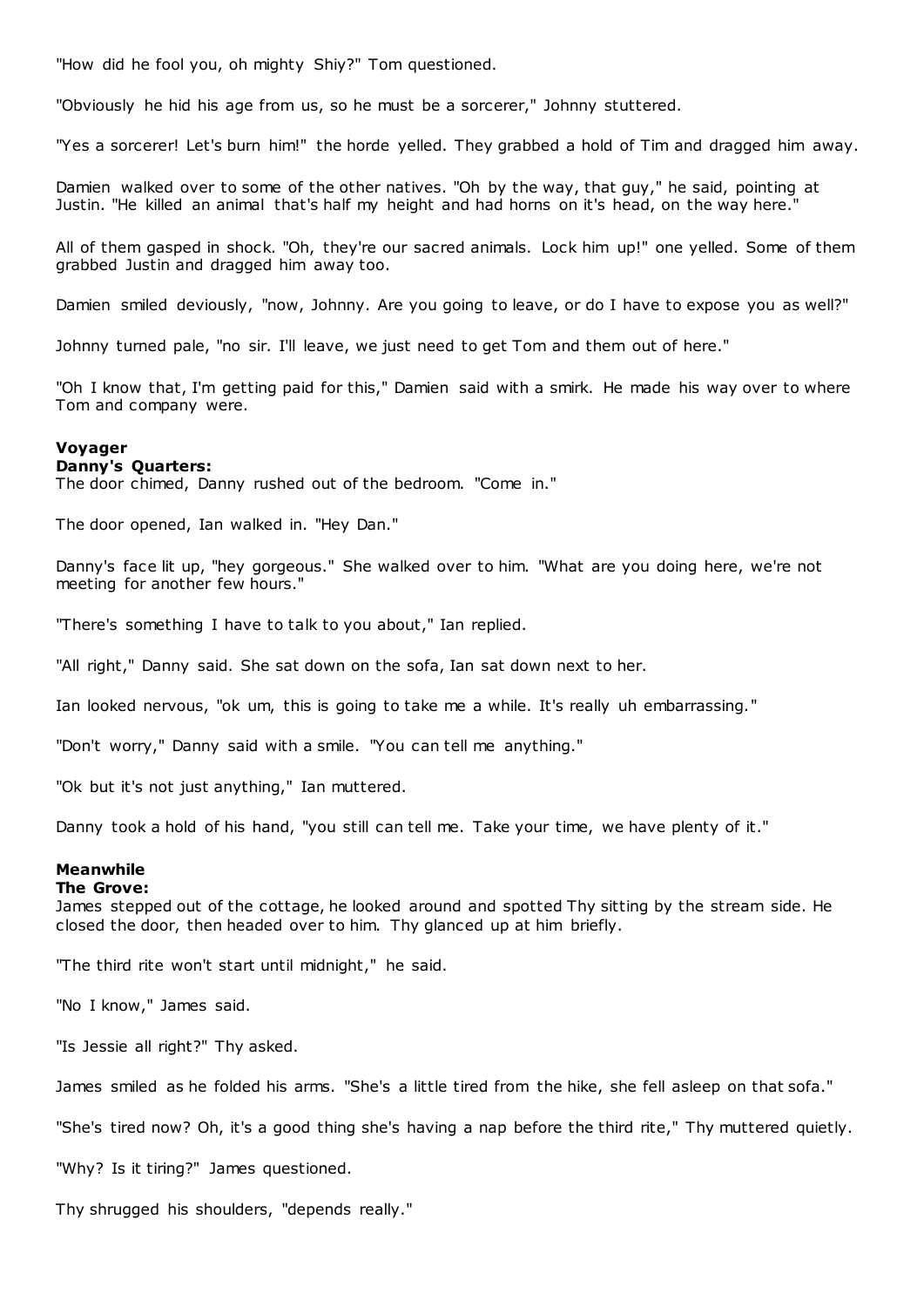James frowned, he knelt down beside him. "Why does it depend?"

"You ask a lot of questions," Thy said.

"I don't usually, at least I don't think so," James said.

Thy sighed, "I'm sorry, I didn't mean to offend."

"You didn't," James said. "I was wondering something though. If this ritual is so unknown to the public, until they have to do it that is, how were you able to research it?"

Thy glanced at him, "I was hoping you wouldn't notice, let alone ask."

James glanced down at the ground, "oh, you've done this before."

Thy nodded, "just two years ago. I didn't believe in it, but my girlfriend was insistent as her grandmother died just two days previously."

"Oh right, she lives on the homeworld right," James said uncomfortably.

"No, she was the real reason I moved here," Thy muttered.

"Oh god, I'm sorry. I'll shut up if you want," James said.

"It's ok. If what she believed in is true, I'll see her again someday. It's what keeps me going," Thy said.

"But you don't believe it," James said.

"No, but I really want to. This is why I'm doing this," Thy said.

"Now I get why you really want this done before you leave," James said. "You don't want to abandon her."

Thy glanced at him, "would you abandon Jessie?"

"No," James replied.

"You know I really thought she and I would be together until we were really old people, with grandchildren," Thy said, smiling weakly. "You know, you two remind me how we used to be, it's weird."

"How do we remind you?" James questioned.

"As she was an old school friend we used to mess around a lot, tease each other. Well I teased her. That's how," Thy replied.

"You knew her since school, how long?" James asked.

Thy smiled and shook his head, "I dunno why I said friend. I met her when we were kids, she wouldn't even give me the time of day but I fell for her instantly. Years later she started talking to me, and then we were dating. You know my parents brought me here to go to the best school, but I had to go back to the homeworld someday."

"And that's what you did?" James said.

"Yeah, after a few years I returned to find her. I knew she would have moved on but I just wanted to see her. I was surprised that she actually waited, so I decided to move here. My folks weren't at all impressed with the idea but I was happy," Thy said.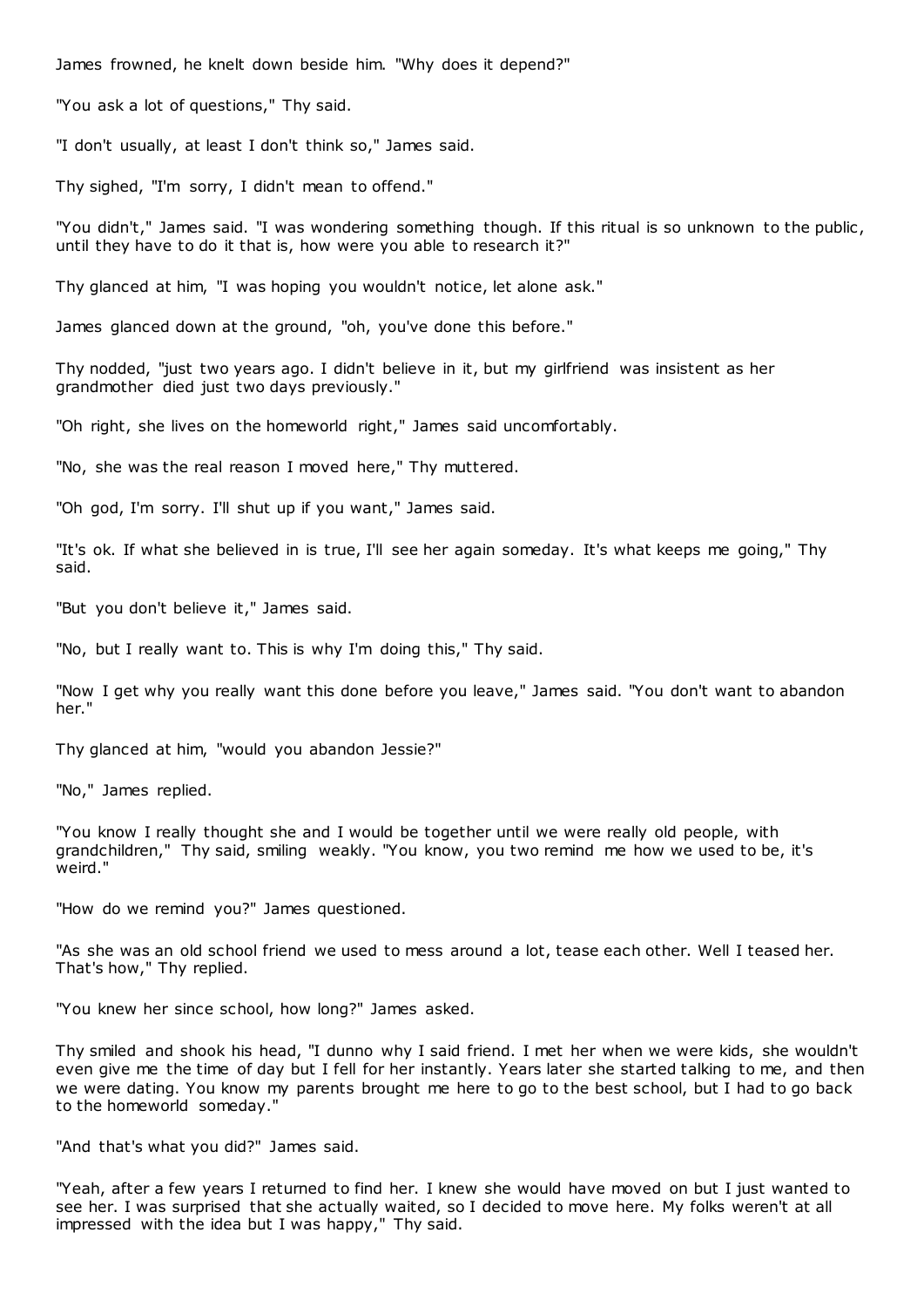He looked over at the waterfall, "I took her on lots of dates here, she loved coming here. I wasn't lying when I said that I hated city life. She hated it too, so we decided to live here. If she had only stayed here that day, she'd still be here."

"I'm really sorry," James said.

"Thanks, I just hope you don't have to go through what I did. You hold onto her, she seems really nice after all," Thy said. "A little crazy but nice."

"To be fair if the pregnancy isn't making her lose her temper, be too flirty, easily upset, it'll be making her *crazier* than usual. Plus I'm not exactly sane either," James said.

The cottage door opened, Jessie stepped out trying to dry her eyes. "Oh god."

James and Thy glanced behind them, James quickly got onto his feet and made his way over. "Jess, what's the matter?"

"I'm going to get so fat, none of my clothes will fit," she cried.

"Jess you're not going to get fat. Just think of it like this, in a month or two I'll be buying you some nice maternity clothes," James said.

"Oh yeah," Jessie smiled, she wiped a few tears from her left eye. "You mean on my birthday?"

"Yeah, that and I'll get something else that's more of a keeper," James replied.

Jessie's eyes narrowed, "just don't get me a dress or a skirt, I don't care how fat I get, I'm not wearing them."

"You should know by now that I'm not suicidal anymore," James said.

Jessie's face lit up, "yey, I can't wait then." She gave him a quick hug. "Oh, I'm back. When will these mood swings end?"

Thy pulled himself to his feet, he clasped his hands together. "Ok then, I think it's time we discuss the third rite. Remember you can easily back out if you don't want to do it."

"I don't know, it seems a bit stupid to get this far and then back out," James said.

"Ok, please sit down then," Thy said.

"Hmm, this is even more ominous. This third rite's going to be really horrible and or embarrassing right?" Jessie said as she sat down on the bench. James sat down next to her.

"All right, ahem," Thy cleared his throat. "Like I said earlier, I don't understand how this rite ties in with the actual ceremony. At midnight I begin reading from the book, while doing a cleansing ritual. I won't bore you with that as you don't help me with that."

"So what do we do?" Jessie asked nervously.

"I'm not sure how to put it so a human would understand it, and not offend them either," Thy said. "Ok I don't think you'd have to worry about it, as you have done it before so I'm hoping you won't back out.

"Ok the entire ceremony is dependant on a couple who will probably will or already has created new life, as you know. It's so the dead can rest easy knowing that life continues, or something to that effect. This is why the third and final rite is looked at as a test for the couple, you know to see if there's trust and l..."

"A test? Surely we don't have to do a quiz or something," Jessie muttered.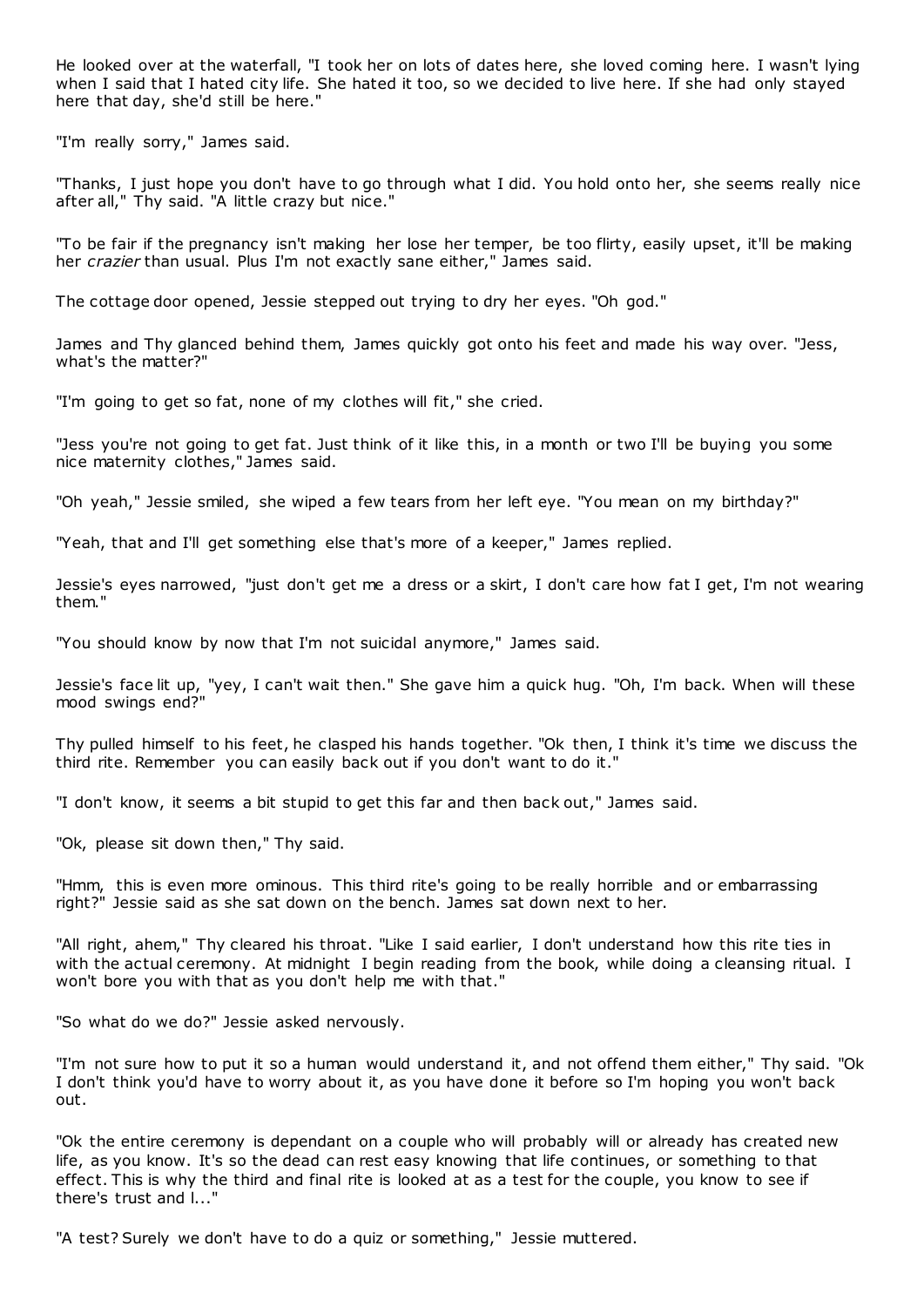"What on us? We haven't done that before," James replied, smirking slightly.

"Yes we have, Danny always asks stuff," Jessie said.

Thy sighed, "ok I'm not explaining this right so I'll just say it. You both have to consummate the ceremony. I'll stay out here, you can use the cabin."

James and Jessie's eyes were now wider than usual, they glanced at each other. "Um, right now or..." James muttered.

"At midnight, just before would be preferable," Thy replied.

"Well at least it's not horrible or embarrassing," Jessie said.

"Um, if you don't mind, can we discuss this in private?" James asked.

Thy nodded, "of course, you can use the cabin. If you're still not out of the cabin by about ten minutes before midnight, I'll assume you're going to do it and I'll prepare."

"Right," James said as he stood back up. Jessie got up looking confused, she followed him into the cottage.

"Ok I thought you said it would be stupid to go this far only to back out," she said as they got inside.

James closed the door, "you did hear what he said, right?"

"Yeah so, we have done it before," Jessie replied.

"You don't think this is weird?" James questioned.

"Yeah it's weird, but it is for a good cause right?" Jessie replied. She sat down on the sofa, she made a quick glance at the clock standing beside it on the table. "If I understand this planet's time then we've only got ten minutes before Thy assumes we're going to do this. Just give me one good reason why we shouldn't do it."

"All right. One you're pregnant, two there was that incident that I'm not supposed to mention, but I think it should be now," James said.

"We've slept together twice while I've been pregnant, true we were drunk one of the times and we didn't know the other time," Jessie muttered. "I've talked to Kes about this already, it won't hurt the baby. It's actually perfectly healthy to do it while pregnant. Second that incident has nothing to do with this."

"Jess, people have been giving you a hard enough time, just because you took me back after it," James sighed as he sat down next to her. "Doing this will..."

"I don't care about what everyone else thinks," Jessie said. "I'm sick to death of hiding us from everyone, wondering what everyone who knows thinks about it." She turned to face him, "I'm also tired of holding back, I wasted too many years of my life doing that and I'm still doing it."

James took a hold of one of her hands, "what are you talking about Jess, what are you holding back?"

"My feelings for you, you know everything. I cannot count how many times I wanted to kiss you, ev en just touch you when we were teens. Even though I can do those things now, I still instinctively try to hold back a lot of the time. I don't understand why," Jessie replied.

"Why haven't you told me this before?" James asked.

"Because I get embarrassed talking about us, it's another thing I hold back from doing. I don't understand it, what's wrong with me?" Jessie replied, she covered her face with her free hand.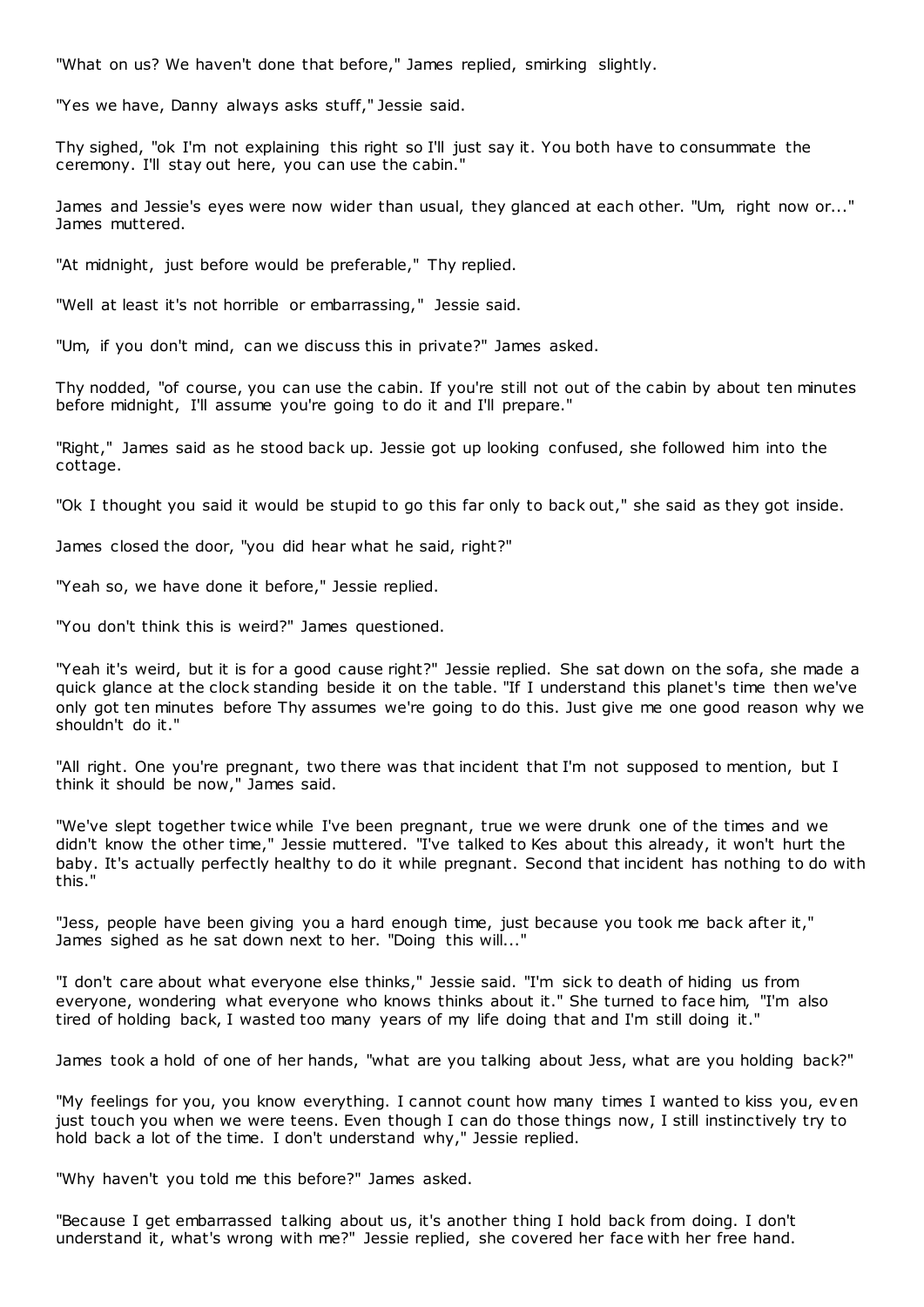"It's probably because we were close friends, I used to hold back too. I guess I still do sometimes," James said.

"Can't we be both?" Jessie asked. "Can't we be close friends who are a couple?"

"I'm sure we can. You've got to admit though, we've both been doing that less and less over the last few months," James replied.

"Fine then why are you using the chip incident last month as an excuse not do this?" Jessie questioned. "It sounds to me like holding back."

"It isn't, I just think it's a little fast. Won't you freak out, I mean..." James muttered.

"No I won't," Jessie replied. "Look I don't know if this ceremony does a damn thing, but if it does we'll be helping at least a few thousand people. That incident is just another thing that makes us hold back for no real reason, you know like the pretend and practise relationship excuse and other little things we've made up. If we're going to be a real couple, we're going to have to stop doing this to ourselves or this won't last much longer."

"You're right, but it's not going to be a quick fix," James said.

"It will, we just have to stop being so afraid of us. Look it's as simple as this," Jessie muttered. "Do you want to be with me?"

"More than anything, I always wanted that," James replied. "Do you want to..."

"Just as much as I want this baby," Jessie replied. "See, there isn't any good reason why we shouldn't do this. What do you say?"

James sighed, "I say if we can't help those people, nobody else has a chance."

Jessie smiled as she put a hand on his shoulder, "damn right." They both moved in closer to kiss each other. They separated by only a centimetre, "no more holding back?" He just shook his head slightly, he moved back in for another kiss. They put their arms around each other.

## **Meanwhile**

### **Voyager, Danny's Quarters:**

Ian was busy pacing back and forth, looking really nervous. "Oh god. You think I'm a freak don't you?"

Danny shook her head, "Ian stand still." He did as he was told. "Look I don't, I think it's really sweet."

"But don't you find it a little weird that you've slept with people, and I haven't?" Ian questioned.

"No, but it wasn't people it was just someone," Danny replied. "I only went with Terry, after him I got put off."

"Because he dumped you and was a complete ass?" Ian said.

"Yeah that and it wasn't exactly the best night of my life," Danny said.

"Oh really?" Ian said, face lighting up a little.

Danny raised an eyebrow, "you don't have to be so happy about it."

"Sorry," Ian muttered. "You really don't mind that I'm a..."

"No, it doesn't put me off or anything," Danny replied.

Ian smiled as went over to sit down next to her. "You're the best Dan."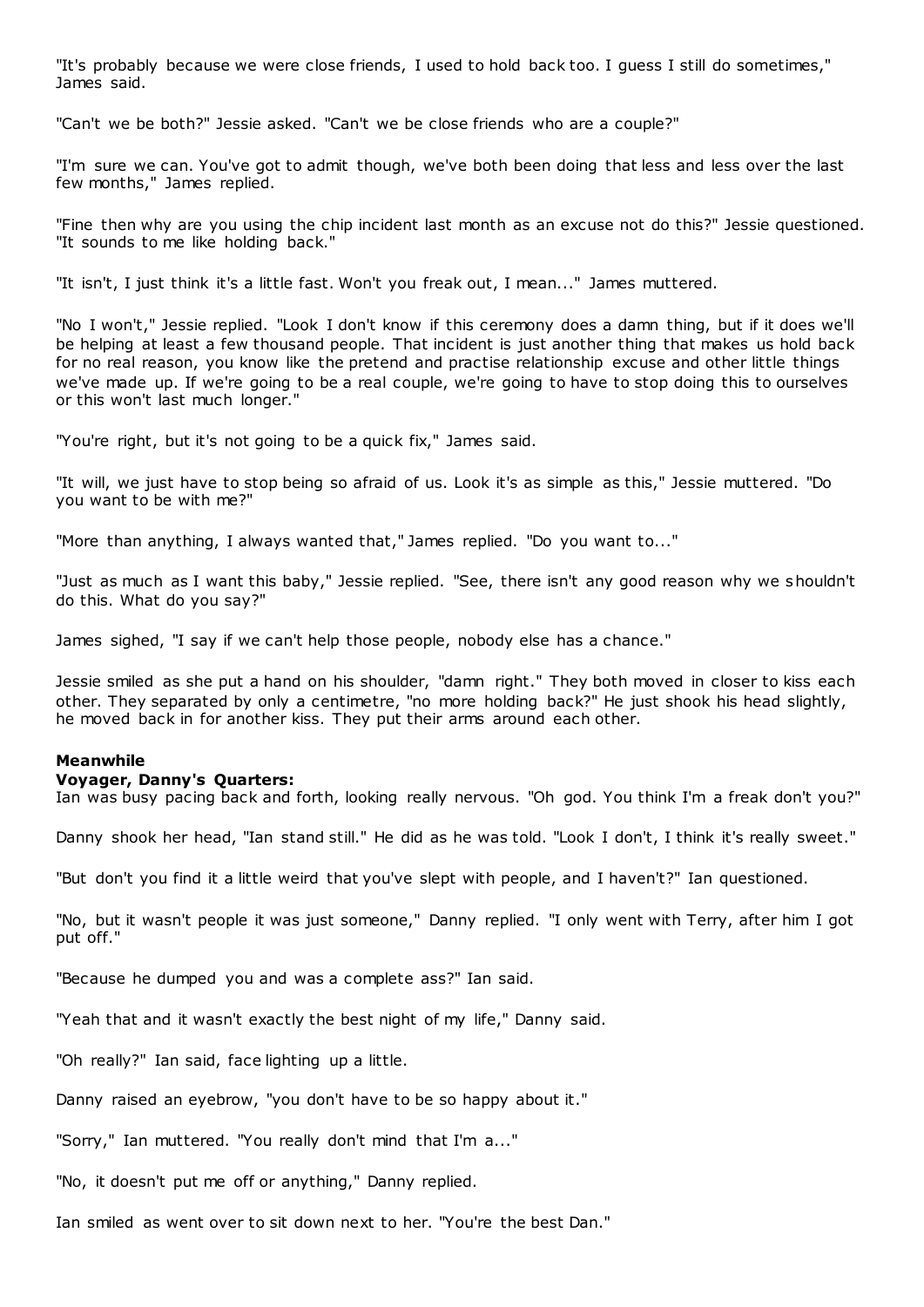"Aaw, I'm not really. I just don't see what the big deal is. It means that I might have you all to myself, and I like that idea," Danny said.

"Might? I'm really hoping that you will, I mean you're the only girl I've ever loved," Ian said.

Danny placed a hand across his cheek and smiled at him. "All right, forget I said that word."

"Wait, you didn't freak when I said the word loved," Ian said.

"No, when I was in that coma I heard you say it," Danny said. "It's not so freaky, it seems right to me."

"Yeah it does, I just wish we didn't waste all that time," Ian said.

"Let's not waste anymore," Danny said. She leaned in to kiss him.

## **A little while later The Bridge:**

Tom stepped onto the bridge, closely followed by Damien. Everyone were watching the viewscreen which showed a close up of the planet. Parts of it were covered by a cloud that was filled with lots of different colours.

"So what exactly are you getting paid with?" Tom asked.

"I don't have a job on this ship so rations, pea brain," Damien muttered in response. He walked over to Chakotay and held out his hand.

"Pea brain, sometimes words hurt," Tom sarcastically muttered as he headed towards the helm. He stopped midway to look at the viewscreen, "woah, what's that?"

"If I understand correctly that's the death ritual being completed," Chakotay replied.

"Um, I didn't get any of that," Tom muttered.

"I'll explain later, maybe," Kathryn said. She sat down in her chair, "it's beautiful isn't it?"

Chakotay sighed, "it really is."

"Ahem," Damien cleared his throat.

Chakotay finally noticed him with his hand out. He took a hold of it and shook it, "yes well done."

"Hey no, when am I getting paid? I don't know how much longer I can eat that crap that rodent cooks," Damien grumbled.

"Relax, just look at the viewscreen for a little while," Kathryn said.

"Why it's just some crummy planet," Damien muttered. He glanced briefly at the viewscreen, his eyes widened a little as he turned back to it to watch it. "Oh, that is pretty."

"Oh by the way guys, we're invited to a public execution at the primitive natives' dawn," Tom said.

Kathryn looked horrified, "that's horrible."

"Why? It's only Tim and he tried to kill us," Tom meekly said. "I wasn't going to go anyway."

"Oh and Justin is getting it too," Damien sneered.

"I'm there," Harry blurted out.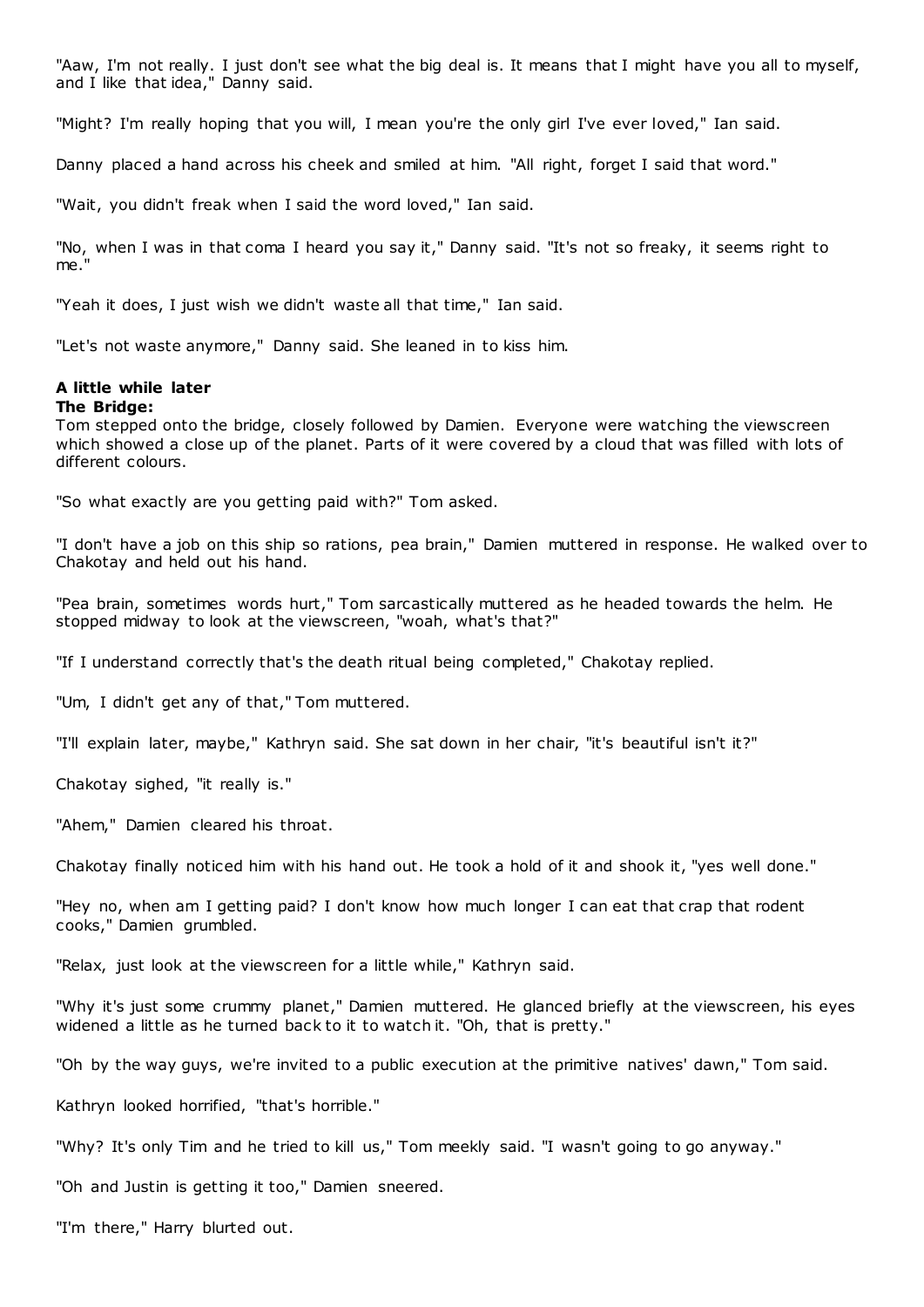"Me too," a lot of unknowns chimed in.

"But but..." Kathryn stuttered.

"It's ok, he dies all the time and comes back remember," Tom said.

Damien groaned, "I keep forgetting about that. Hopefully his ashes can't regenerate."

## **The next morning**

## **Danny's Quarters:**

Danny woke up, she turned over onto her side. Ian lay beside her just watching her. "Oh you're still here," she said quietly.

"Where else would I go?" he asked.

Danny smiled and then kissed him. "How long have you been watching me?"

Ian shrugged, "I don't know, I lost track of time."

"Oh, then you don't know the time?" Danny questioned.

"No, but who cares if it's late or early," Ian replied.

In: "Janeway to Scott, where the bloody hell are you! Get your stupid blonde binty ass to the bridge, NOW!"

Danny's eyes were now wide, "my god, that was scary."

"Yeah she's been acting weird for a day or two now," Ian said.

"I'd better get ready, ugh I don't want to," Danny groaned as she sat up. "I may not come back alive."

"I'll tell you what, I'll come with you. You could use my body as a human shield," Ian said.

"Oh you're so brave," Danny just giggled.

"Not even a little bit," Ian said.

## **Meanwhile**

## **The Grove:**

Sunlight meekly came through the crack in the curtains, it was still enough to light the room up a little. Jessie was lying on her left side, with her elbow resting on the pillow, her head resting in that hand. James was lying next to her, also on his side but was facing her.

He opened his eyes, "Jess, you're awake?"

"Yep, for quite a while now," Jessie said. She rested her left arm on the pillow, she used her right hand to fiddle with strands of his hair. "So, do you think we did it?"

"I think we did," James replied.

"Yeah, you should always assume that I'm right and listen to me straight away," Jessie smiled. She turned over to lie on her back.

"I'll try to remember that," James said.

Jessie put a hand on her stomach, "ow, what's that?"

James' eyes widened, he quickly sat up. "What, what's the matter?"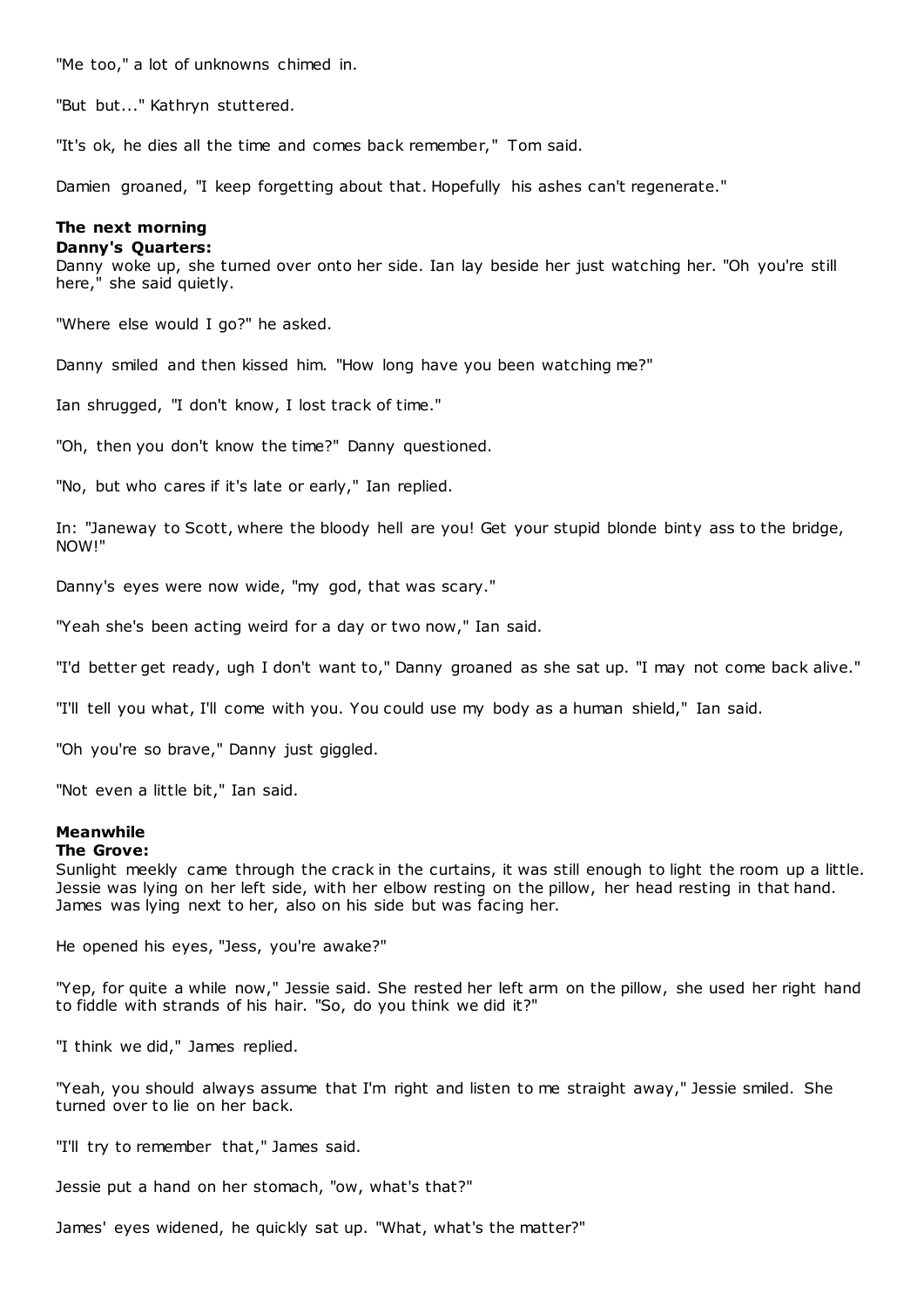Jessie glanced at him with a smirk on her face, "wow, twice in a row. I'm getting good."

"That's not funny, you can't joke about that," James muttered, with his eyes narrowing. "You know how paranoid I was about this."

Jessie sat up, taking the cover with her. "Oh come on, I was just playing around."

"Hmm, good thing I was as well," James said.

Jessie's mouth dropped open in shock, "you." She pushed him back onto his back, he had pulled her down with him. James developed a smirk on his face, this made her start giggling, he soon joined in. He brushed a few strands of her hair back behind her ear with his left hand, she passed him a quick smile then kissed him. His hand moved to the back of her head as he kissed her back.

In the next room they could hear something knocking on the main door. They pulled away from each other. "I'll get it," he said. He then sat up and climbed out of the bed. Jessie moved so she could rest her back on the wall.

Meanwhile Thy stood patiently outside the cottage. The door opened a minute later. "Hey, morning." James said.

"Morning," Thy said. He held out his right hand, "I'd like to thank you and Jessie."

"Oh," James said. He took a hold of it and shook it. "I take it, it worked then."

"It really did," Thy replied with a smile. "I hope your ship managed to capture a space view of the clouds, it was really beautiful."

"Really? I'll have to check with them when we get back," James said. "They haven't tried to contact us yet, have they?"

"Not so far," Thy replied.

Jessie appeared behind James, she slipped her arms around him. "Hey Thy, how did it go?"

"Well thanks to you the ceremony was a success," Thy replied. "I don't know how to thank you, I'm really grateful."

"You don't have to, really," Jessie said.

James smiled, "yeah, you kinda helped us too. We're even, ok."

"How did I help you?" Thy asked.

"We worked a few things out," James replied. "It's a long story."

"I still feel I owe you though," Thy said. "I mean your Captain has said that Voyager is going in the homeworld's direction, and she is letting me come aboard."

"Then it's the Captain you owe then, don't worry about it," James said.

"We should be going back soon anyway," Jessie said.

Thy nodded, "I'll need a little while to collect my stuff." James and Jessie got out of the doorway, Thy smiled and stepped in.

James took a commbadge out of his pocket, and tapped it. "Taylor to Voyager."

In: "Chakotay here. Are you all ready for transport?"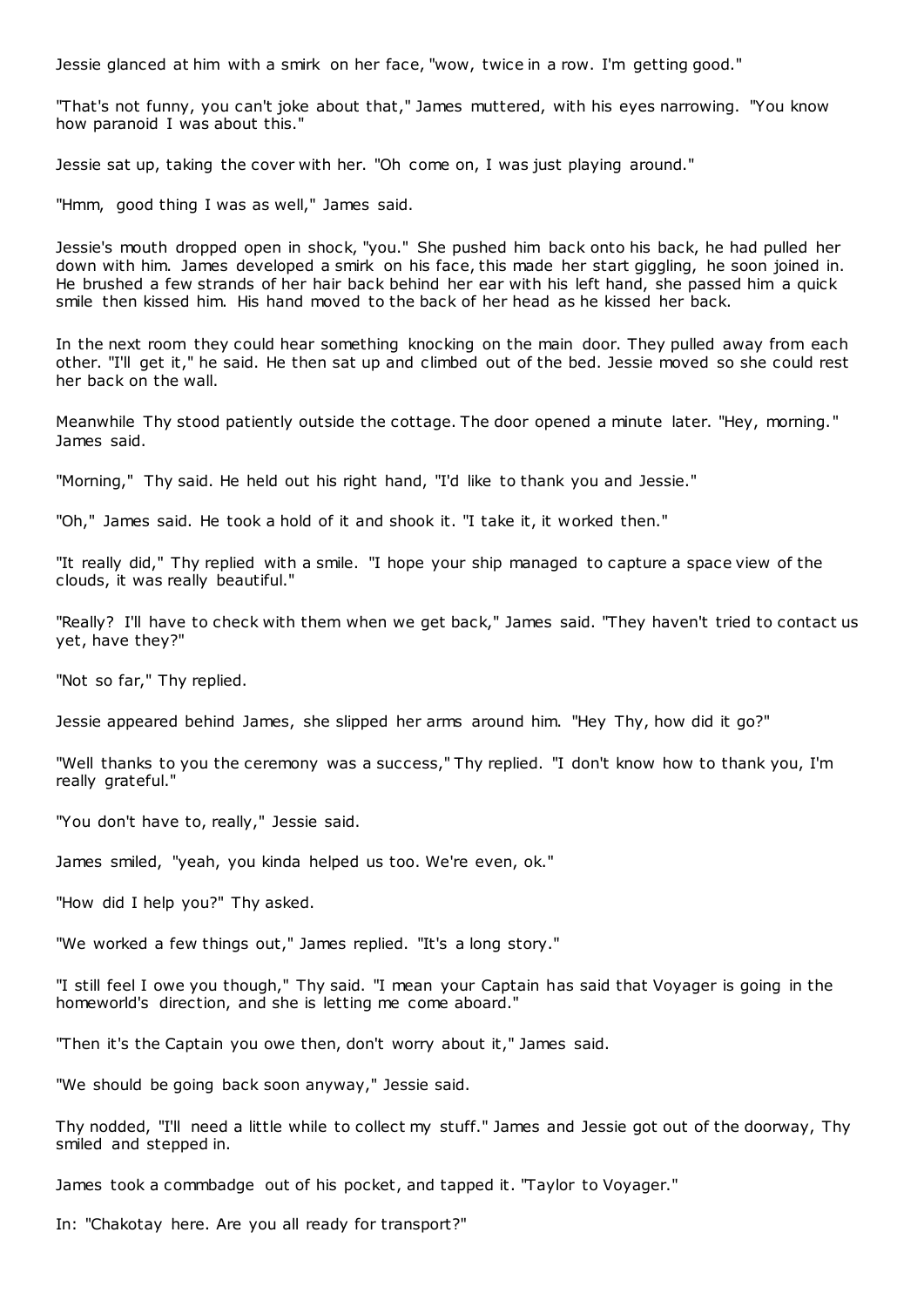"Just about, we're just waiting for Thy," James replied.

Thy stepped out of the bedroom, holding a bag over his shoulder. "I'm ready to go, more or less."

"More or less?" Jessie questioned.

James stepped closer to Thy. "She's ok now you know."

Thy smiled, "I do know. It's just this place, it reminds me of her every day. I don't know if that's making me want to stay, or leave."

Jessie looked confused, "who are you talking about?"

"I don't think it matters where you are Thy, I doubt you'll forget her for a long time," James said. He glanced at Jessie, "I'll explain later."

"That's true, at least I know I'll see her again one day," Thy said.

"You know, you said you just wanted to believe," James said.

"Last night I saw it for myself, of course I'm not a firm believer of it yet but maybe one day I will be," Thy said. He took one last look around the room, "I'm ready."

"Ok Chakotay, we're ready for transport," James said into the commbadge.

In: "Aknowledged."

## **The Transporter Room:**

Instead of the usual transporter people, Danny was manning the station. James, Jessie and Thy rematerialised on the pad. "Hey guys, welcome back."

"Danny?" James said, stepping off the pad. "Since when do you do all the transporting?" Jessie and Thy also stepped off the pad. A crewmember walked up to them.

"Since this morning. I was late and Janeway literally screamed at me, so I'm working here instead," Danny replied.

"Mr Siln, I'll show you to your quarters," the crewmember said.

"Oh," Thy muttered. He turned to James and Jessie, "again, thank you."

"It's really ok," James said.

"Yeah, it was our pleasure," Jessie said as she took a hold of his arm.

Thy nodded his head, he turned to follow the crewmember out.

"Pleasure's the right word for it, ey?" Jessie said quietly into James' ear.

"Shh, Danny has good hearing for comments like that," James whispered.

Danny made her way over, "what was that?"

"Oh nothing," Jessie replied as she walked over to stand in front of James. "Did that awayteam get back?"

Danny shrugged, "beats me. Did you guys have fun?"

"Yeah, we did, didn't we?" Jessie replied, as she slipped an arm around him.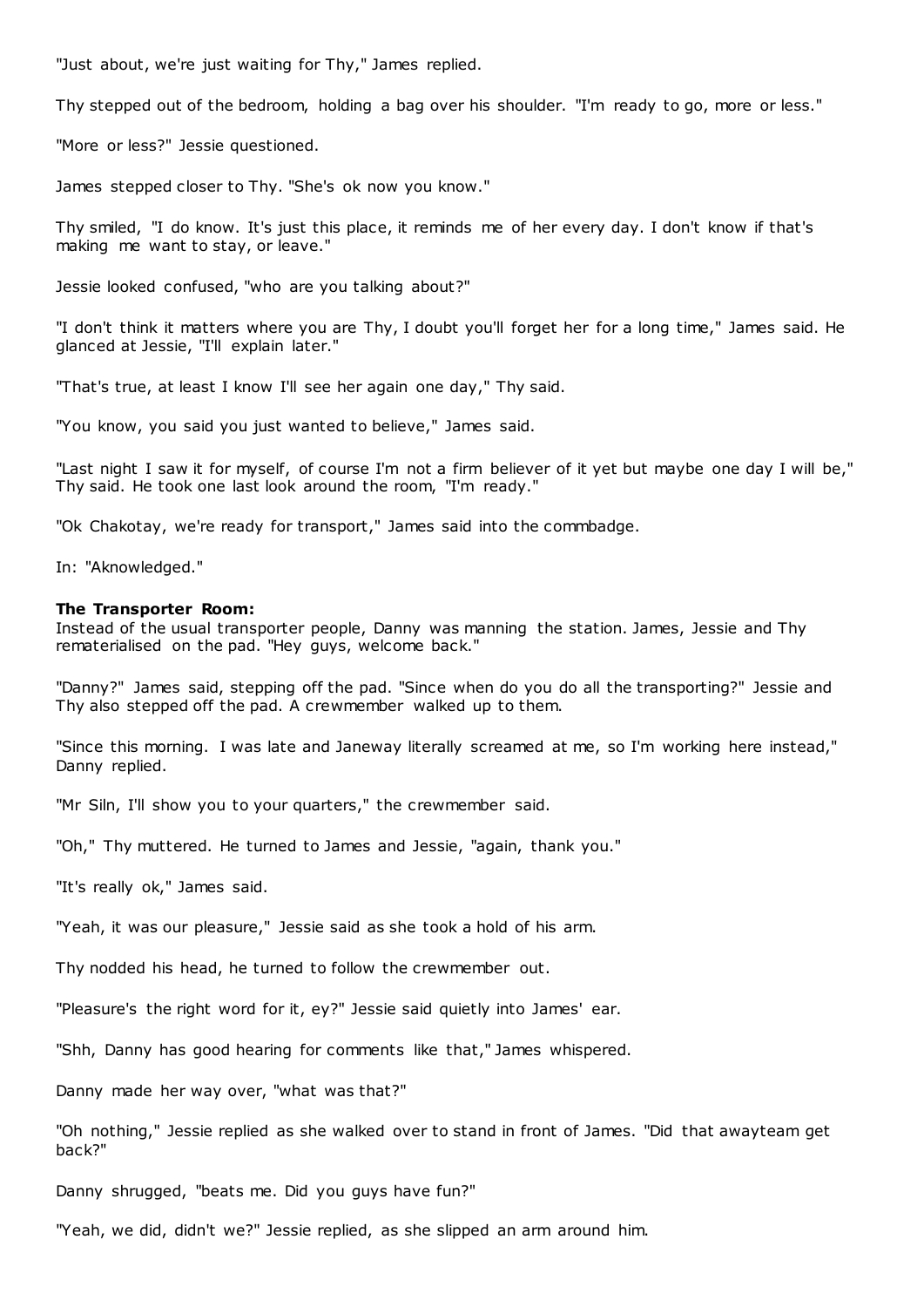In: "Chakotay to Taylor. Tuvok wants you to come straight to work."

"Oh great," James groaned. He tapped his commbadge, "ok, I'll be right there."

Jessie pouted, "oh, I was hoping we could skive for a while. I'm starved, we could go to the Mess."

"No I'd better go, you should go though," James said. He was about to leave, but Jessie stopped him.

"Aren't you forgetting something?" she asked. She wrapped her arms around his neck and kissed him. "Better."

"Sorry, I'll not forget next time," James said. He walked away, then stepped out of the room.

Jessie turned around to look at the door, smiling with a blush on her cheeks. She turned back half way only to get Danny more or less in her face.

"Oh my god, can you guys get anymore *get a roomy*?" she said with a smirk on her face.

"Ugh Danny," Jessie groaned.

Danny narrowed her eyes as she stared at her. Her eyes quickly widened again, her mouth dropped in shock. "Oh god, you guys did it didn't you."

"What, no, of course not," Jessie blurted out, her blush was getting redder. "Why do you think that?"

"You've got that glow, I'd recognise it anywhere," Danny replied, folding her arms. "Well did you?"

Jessie sighed, "all right, all right, yes we did. It was part of the ritual."

Danny's face quickly lit up, "oh wow, really? You must tell me everything."

"I'm not going to tell you anymore than that," Jessie muttered. She headed for the door. Danny wasn't far behind her.

"Ok who came onto who, what was he like, how long, was it any good?" she rambled on as they both went through the doors.

## **Later**

## **The Security Office:**

James sighed as he dumped one PADD onto a pile next to the computer, he reached out to pick another one off a different pile. The door opened up, Ian casually strolled in.

"Hey," he said.

James looked up, "Ian? I'm kinda busy, you can chew me out later." He glanced at the PADD again and pulled a face, "on second thought be my guest."

"No no, I'm not here for that," Ian said, he leaned on the chair on the other side of the desk. "Well not today anyway."

"Then what do you want? Security problem?" James questioned.

"I just want you to know that Danny and I didn't want to keep it a secret for so long. Now that it's out, I thought it would be fair to keep you, Jessie and Kes up to date," Ian replied.

"Ookay then," James muttered, looking confused.

"Danny and I are catching up with you and Jess," Ian said. "Of course it took you guys a year and a half to get this far, so it's not really a big accomplishment."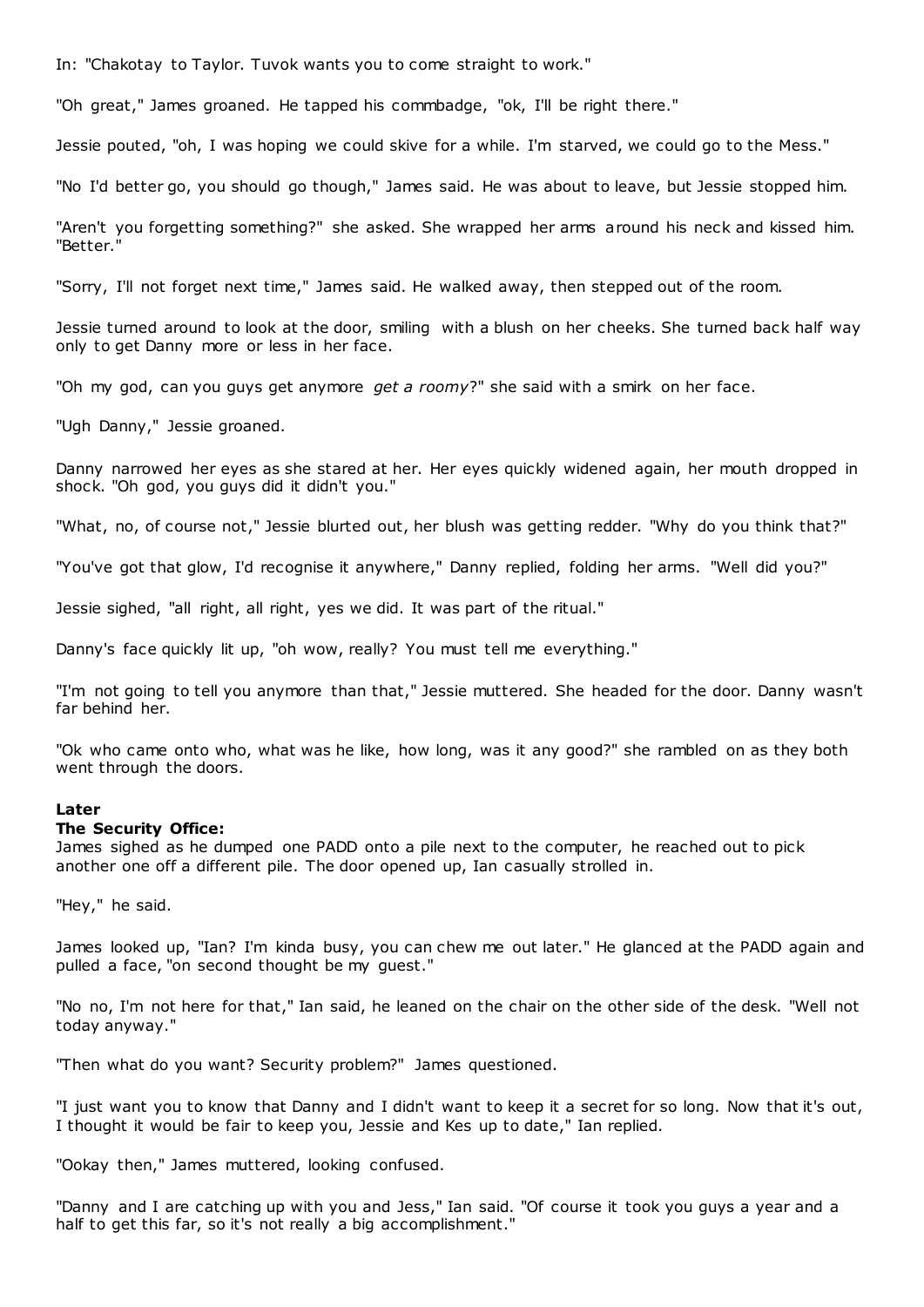"One and a half years," James muttered to himself. He raised an eyebrow, "New Earth time and, oh." He looked back up at him, "you and Danny, slept together?"

"Yeah don't worry, she actually asked me to tell you," Ian replied.

Right on cue Danny ran into the room, she smiled cheekily at James. "Hey you."

"Um, the one you're after is there," James muttered, pointing at Ian.

"Well I'm done here," Ian said. "What are you doing here Dan?"

"Oh, I'm just here to annoy James for a little while," Danny replied, smiling sweetly.

Ian shrugged, "all right then." He stepped out.

"What's up Danny?" James asked.

"Oh nothing, I just wanted to tell you something," Danny replied. She sat down on the desk, "congratulations in getting over the fear."

"Which fear?" James asked.

"You know," Danny replied, smiling cheekily again. "So did you have a good time last night?"

"Um, why would you want to know that?" James questioned, raising an eyebrow.

"I was just wondering cos Jessie really did. Supposedly you're very good for a newbie," Danny replied, winking at him.

# **Not long later**

## **The Bridge:**

Everyone present were in their usual places; Tom at the helm, Harry at Opps, Tuvok at Tactical, Chakotay in his chair and Jessie at the Engineering station.

"I have to say, that was the best execution I've ever been to," Tom said.

"And I have to say, you're sick," Harry muttered.

"Oh relax, the one that was fun will come back from the dead anyway," Tom said.

James stepped out of the turbolift, he made his over to where Jessie was working. "Jess, we need to talk."

Jessie looked up at him, "um, now? Here?"

"Yeah here and now," James muttered. He sat down on the station. "Why did you t ell Danny about last night?" he asked quietly.

"I said I was sick of hiding us and holding back, I just thought it was about time she knew," Jessie replied just as quiet.

"Oh that I understand perfectly," James muttered.

"Then what's the problem?" Jessie asked.

"You told her a few details of last nights and the first time, that's what the matter. What were you thinking?" James questioned.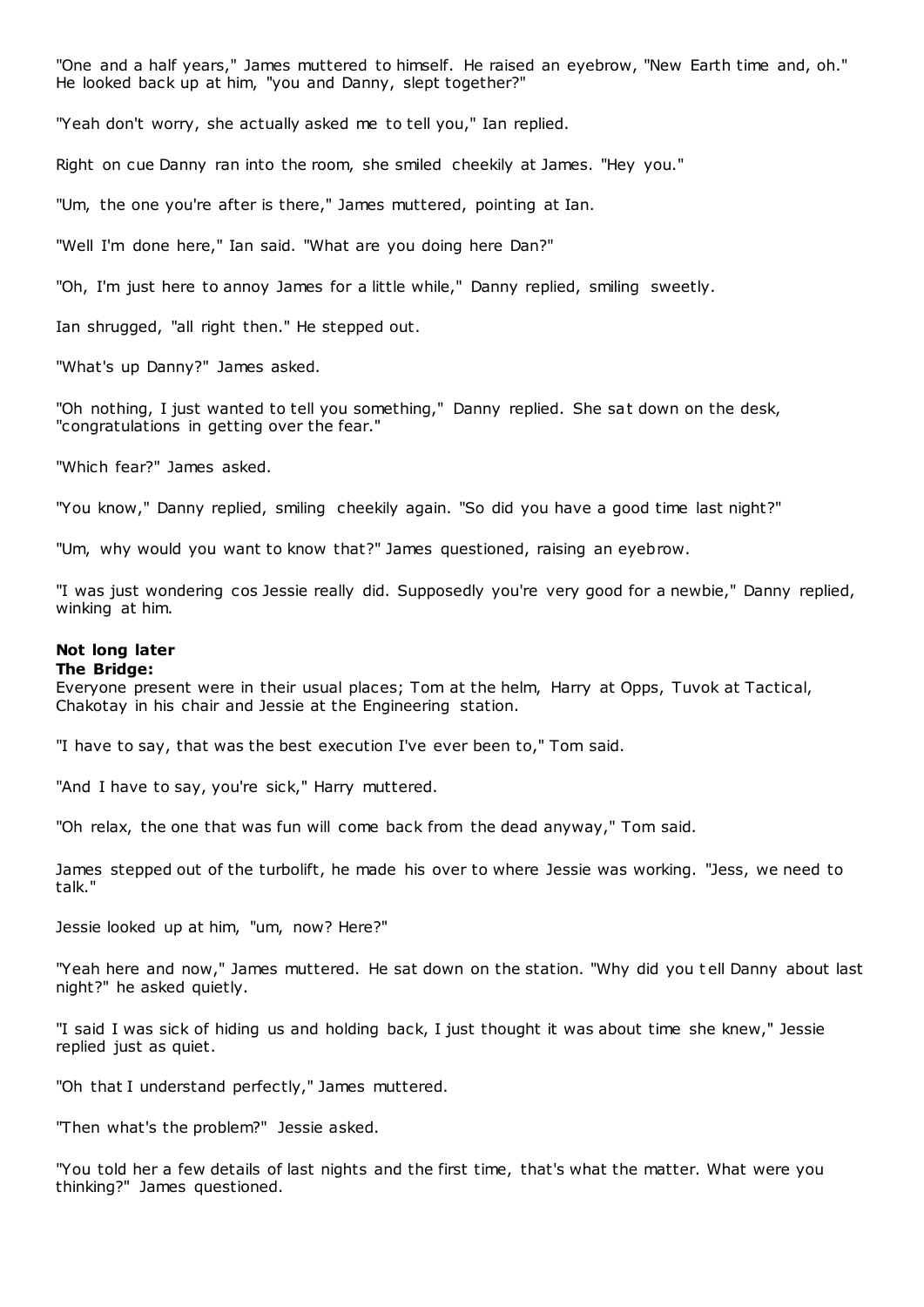"Details? They were barely details. I just said how it started and that it was good, that's all," Jessie muttered in response. "Stop overreacting."

Tom turned his chair around, "do you know what they're arguing about?"

Harry shrugged his shoulders, "nope, you're closer to hear them anyway."

Tom shook his head, "it seems like all they do lately is argue." He turned his chair around again to watch them. They both were still arguing very quietly. "For crying out loud," he got out of his chair.

"It's Danny, you just don't tell her stuff like that about me," James said.

"I barely shared anything with her, she's probably just making it seem like that," Jessie said.

Tom stopped next to the station, "ok I've had enough. You," he said, pointing at Jessie. "You've been really weird lately with all your little mood changes, what's especially annoying is those times when you insult everybody and ramble on about crap."

"I don't think..." Jessie said.

"And you," Tom said, pointing at James. "For the love of god. When she's not too busy mouthing off at everyone and making people cry, she's a great girl. If you're just her friend then fine, just stop moping around for whatever it is and talk it over with her. If you are dating her, get a grip. She's gorgeous and everything, you've got nothing to whine or angst about."

He moved his finger back to Jessie, "and you again, surely you should have talked to him by now. He's been all moody and everything, and a lot of stuff's happened. For crying out loud talk to him and sort it out. You obviously haven't. Jeez you two just, you're hopeless lately. Work it out, I don't like talking this way!" He stormed back over to the helm.

James and Jessie glanced at each other briefly, then back over at Tom. "Um, he has strangely got a point," Jessie said.

"Hmm yeah, weird huh," James said.

"Yeah I'm sorry, I shouldn't have told her that stuff," Jessie muttered.

"That whole speech made you want to apologise? Why?" James asked. "You were right, I was just overreacting."

Jessie smiled and took a hold of his hand, "ok we were both wrong then, deal?"

"Deal," James said.

Tom glanced over at them briefly, he smiled to himself. "Damn I'm good, I should be a counsellor."

Kathryn stormed into the room from the Ready Room. "All right, who drank that last drop of coffee from my cup?"

Chakotay glanced over at her, "that was you. I remember you cursing at it for ten minutes as it wouldn't come out."

"Oh," Kathryn said. She looked around the room, "as you were." Her eyes focused on Harry, "Harry, you really should see someone about that. It looks like somebody stuck your head in one of Neelix's pans." She stepped back into the Ready Room.

Harry pouted, "that was mean."

"Yeah, kinda like Jessie mean when she's in one of those moods," Tom said.